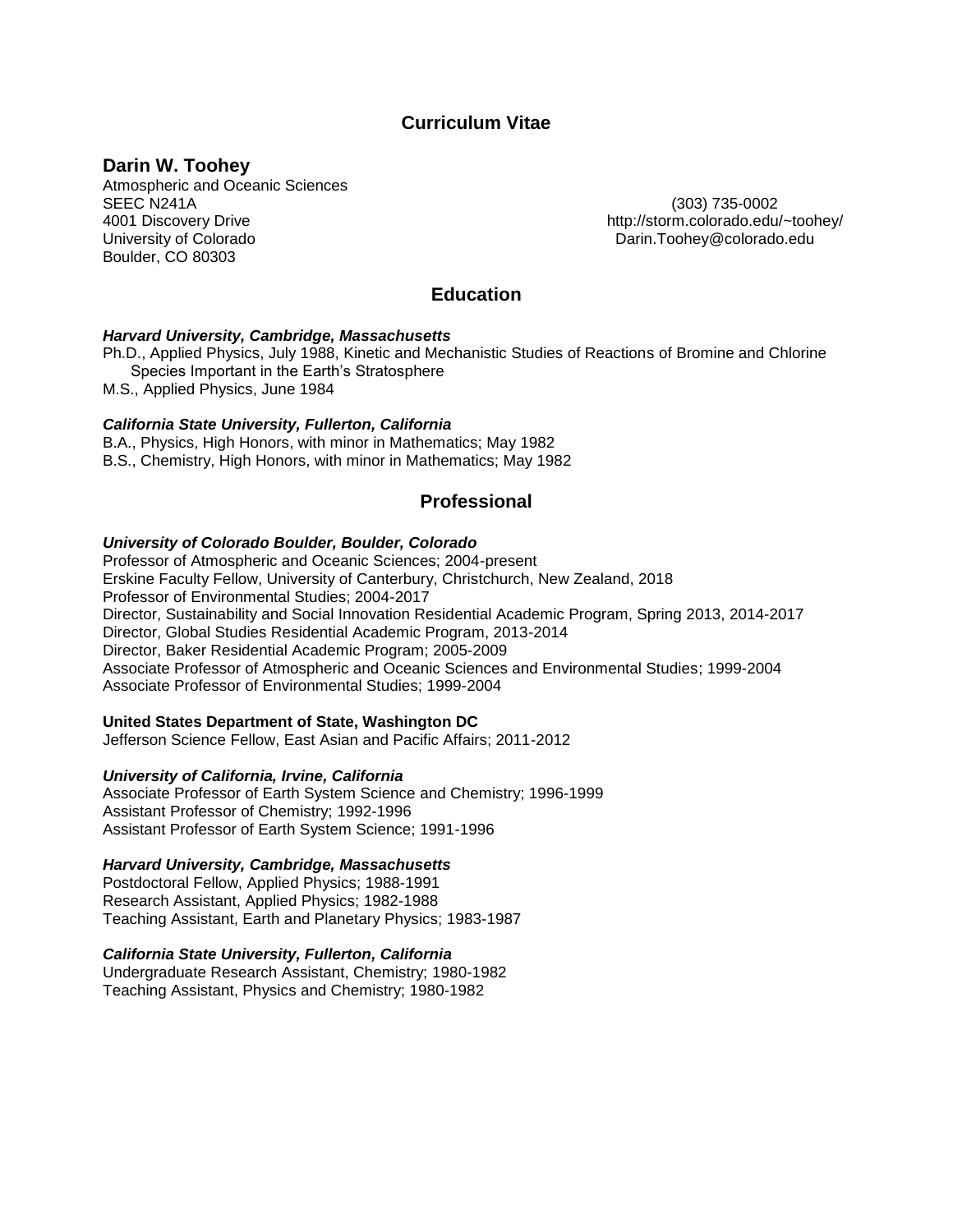## **Teaching**

(**Bold** denotes courses developed and taught for the first time or extensively modified)

*University of Colorado at Boulder (7 undergraduate, 5 graduate)* **Air Chemistry and Pollution**, ATOC 3500 (F'01, F'02, F'03, F'06, S'10, S'11, S'14, S'16, S'18) **Our Changing Environment,** ATOC 1060 (S'99, F'00, S'02, S'06, F'07, S'09, F'09, F'10, S'13, F'17,S'21) **Instrumental Methods Laboratory,** ATOC 4500 (F'20) **Atmospheric Chemistry,** ATOC 5151 (F'14, F'16, F'19) **Introduction to Sustainability,** SUST 2800 (F'15) **Climate Change, Energy, and Foreign Policy,** ATOC 7500 (F'12, S'20) **Instrumentation Lab**, ATOC 7500 (S'07) CU 101 - The Student Citizen, ARSC 1001 (F'07) **Remote Sensing of the Atmosphere,** ATOC 5235 (S'04) **Introduction to Atmospheric Physics**, ATOC 4710/5710 (F'99, S'03) **Thermodynamics of Atmospheres and Oceans**, ASEN/ATOC 5225 (F'02) Introduction to Atmospheric Dynamics, ATOC 4720/5720 (S'01)

*University of Canterbury, Christchurch (1 undergraduate)* **Atmospheric, Oceanic and Climate Dynamics**, PHYS 319 (F'18)

*Semester at Sea (2 undergraduate)* **Introduction to Global Ecology** (Summer '06) **Introduction to Biogeosciences** (Summer '06)

*University of California, Irvine (4 undergraduate, 7 graduate)* **Honors ESS - Chemistry of the Environment**, Earth System Science, H90 (1998) Principles of Atmospheric Chemistry, Earth System Science 202 (1998) **Honors Chemistry - Chemistry of the Environment**, Chemistry, H90 (1997) **Remote Sensing of the Environment**, Earth System Science 233A (1996) General Chemistry, Chemistry 1C (1996) **The Global Environment: Climate, Oceans, and Land**, Physical Sciences 20F (1995) **Experimental Methods in Earth System Science**, Earth System Science 231 A (1994) **The Global Environment: Atmospheric Pollution,** Physical Sciences 20E (1994) Atmospheric Pollution in the 1990s, Engineering Extension 434.32 (1994) **Principles of Atmospheric Chemistry**, Chemistry 252 (1993) **Classical Dynamics with some Electricity and Magnetism**, Chemistry 230 (1993)

*Harvard University (5 undergraduate)* **The Atmosphere, Science A-30** (1983, 1984, 1985, 1986, 1987)

*California State University, Fullerton (2 undergraduate)* Fundamental Physics Laboratory, Physics 101 A (1981) Fundamental Physics Laboratory, Physics 101 C (1980)

## **Honors and Awards**

- ◆ Bank of America Achievement Award, 1978
- Graduated with High Honors, CSU Fullerton, 1982
- Outstanding Student, Department of Physics, CSU Fullerton, 1982
- American Chemical Society Outstanding Student, CSU Fullerton, 1982
- Lyle Wallace Service Award, Department of Chemistry, CSU Fullerton, 1982
- Certificate of Distinction in Teaching, Danforth Center for Teaching and Learning, Harvard University, 1985, 1986, and 1987
- Procter and Gamble Award, American Chemical Society, Division of Physical Chemistry; 1987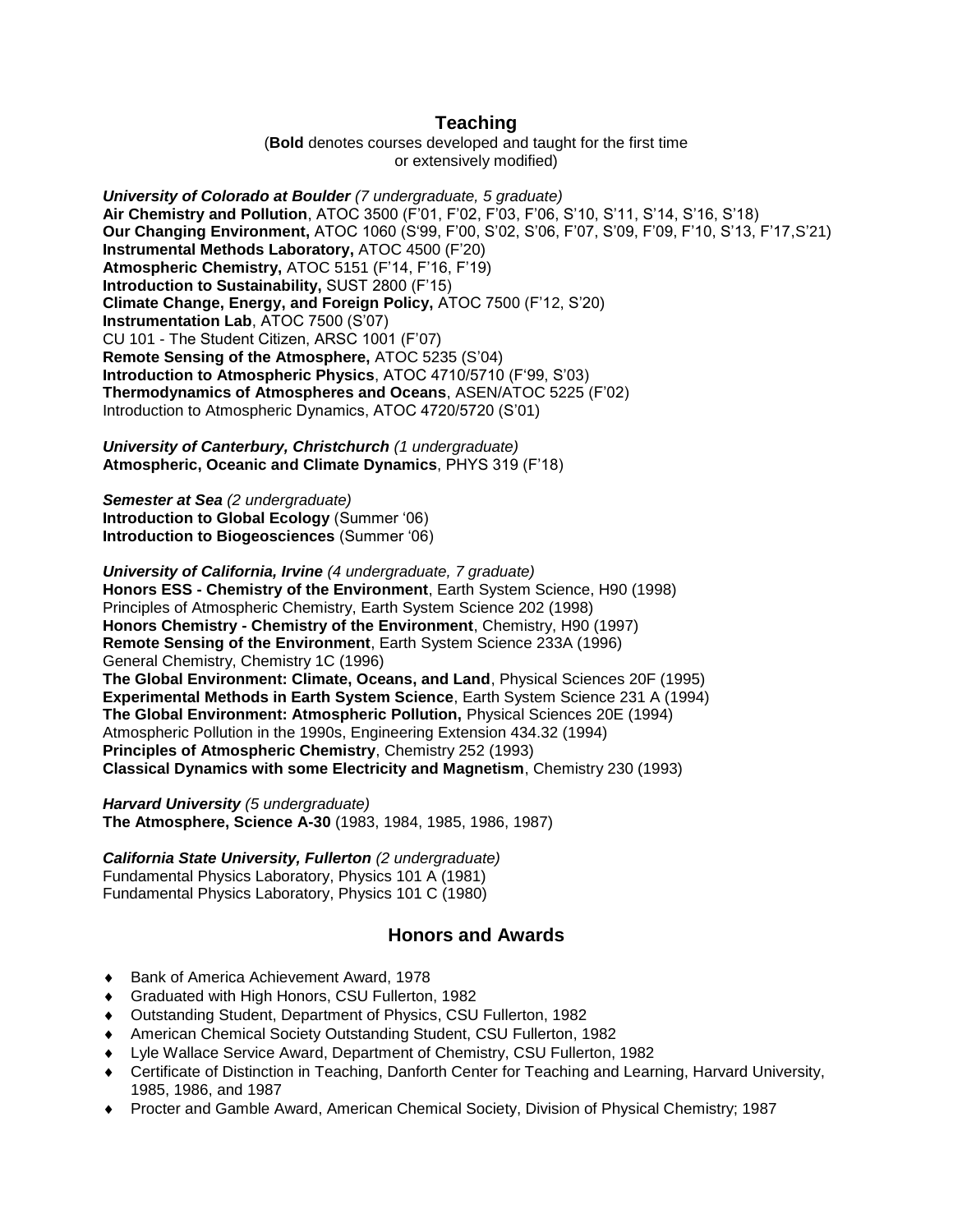- NASA Group Achievement Award, AASE Campaign, 1989
- National Science Foundation, Young Investigator Award, 1992
- NASA Group Achievement Award, SPADE Campaign, 1993
- NOAA Outstanding Paper Award, 1994
- UC Irvine Nominee, NSF Presidential Faculty Fellow, 1996
- University of Colorado at Boulder, CIRES Visiting Faculty Fellow, 1997
- Outstanding Contributions to Undergraduate Education, Physical Sciences, UCI, 1998
- Antarctica Service Medal of the United States of America, 1999
- Distinguished Alumnus, Department of Chemistry, CSU Fullerton, 1999
- NASA Group Achievement Award, SOLVE Campaign, 2001
- NASA Group Achievement Award, UARS Science Team, 2007
- Certificate of Achievement, U.S. Department of State, 2012
- Recognition by the Ozone Secretariat, United Nations Environment Programme, 2012
- Faculty Recognition Award, Boulder Faculty Assembly, 2013
- ◆ CU Faculty of the Game, November 1, 2014
- ATOC Service Award for Assisting University Efforts to host a hub of the Future Earth International Secretariat, 2015
- ATOC Service Award for contributions to developing the draft of the proposal for an ATOC undergraduate major, 2015
- NASA Group Achievement Award, KORUS-AQ Campaign, 2017
- Erskine Faculty Fellowship, University of Canterbury, Christchurch, 2018
- American Geophysical Union Editors' Citation for Excellence in Reviewing, 2019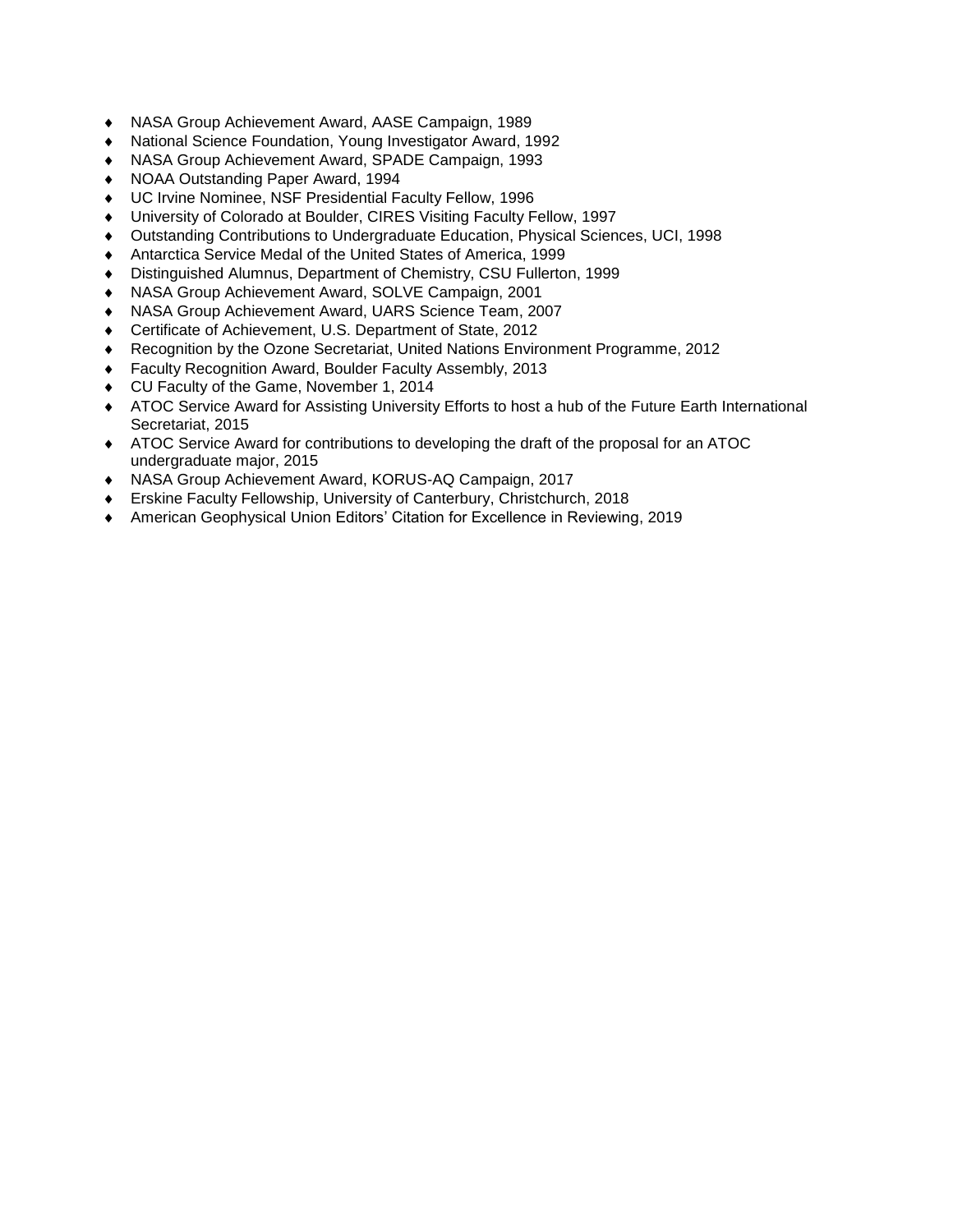# *(Details for Darin Toohey)*

# **Service**

## *Professional*

- Co-writer, UNDP proposal for O<sup>3</sup> measurements from "Southern Cone", Buenos Aires, April, 1992
- Session Organizer and Chair, Fall AGU Meeting, San Francisco, CA, December 1992
- Session Chair, Fall AGU Meeting, San Francisco, CA, December 1992
- Session Organizer and Chair, Spring AGU Meeting, Baltimore, MD May 1993
- Session Organizer and Chair, Atmospheric Chemistry, ACS Meeting, Pasadena, CA, October 1993
- Session Chair, Methyl Bromide State of the Science Workshop, Washington DC, October 1993
- American Meteorological Society Committee on Middle Atmospheres, 1993-1996
- Session Chair, Satellite Data and Meteorology, AMS Meeting, Monterey, CA, October 1993
- Session Chair, Workshop on Chemical Physics in the Atmosphere, Telluride, CO, August 1994
- Co-organizer and Session Chair, Methyl Bromide Workshop, Monterey, CA, June 1995
- Organizer and Session Chair, Fall AGU Meeting, San Francisco, CA, December 1995
- Co-organizer, Stratospheric Ozone Depletion by Halogens: Recent Achievements and Continuing Challenges, AAAS Meeting, Washington DC, February 1996
- Panel Reviewer, NASA Assessment of the Effects of High-Speed Aircraft in the Stratosphere, 1998
- Chair, Communications Committee, AGU Atmospheric Sciences Section, 1998-2001
- Executive Committee, AGU Atmospheric Sciences Section, 1998-2002
- Observing Facilities Advisory Panel, NCAR, 1999-2002
- NSF SBIR Panel Reviewer, 1999
- Session Organizer, 2000 Conference on the Atmospheric Effects of Aviation, Snowmass, June 2000
- SPARC Water Vapor Assessment Review Panel, 2000
- NASA New Investigator Program, Panel Reviewer, 2000
- Chair, 2000 Conference on the Atmospheric Effects of Aviation, Snowmass, CO, June 2000
- Session Chair, IAMAS Meeting, Innsbruck, July, 2001
- Session Chair, Fall AGU Meeting, San Francisco, December 2001
- Session Chair, Spring AGU Meeting, Boston, MA, May 2001
- Session Chair, Spring AGU Meeting, Washington DC, May 2002
- Co-convener, Organizer, and Session Chair, Polar Ozone Workshop, Potsdam, Germany, March 2002
- Expert Reviewer, Arctic Climate Impact Assessment, 2003
- Editor, JGR Atmospheres, 2000-2005
- Co-organizer, Boulder Café Scientifique, 2005-2013
- Reviewer, Chapter 4, UNEP/WMO Scientific Assessment of Ozone Depletion, 2006
- Editorial Board, The Earth System Atlas, 2007-present
- Editor, Atmospheric Measurement Techniques, 2008-present
- Lead Author, Chapter 5, WMO Scientific Assessment of Ozone Depletion, 2010
- Review Panel, EPA Star Postdoctoral Fellowships, 2011
- Organizer, APEC High-Level Policy Dialogue on Open Governance and Economic Growth, Honolulu, HI, November 11, 2011
- Lead organizer of "APEC Workshop on Climate Change Adaptation in the Asia-Pacific: Observations and Modeling Tools for Better Planning," Singapore, August 23-24, 2012.
- Review Panel, Jefferson Science Fellows Program, 2013
- Review Panel, USAID, 2012, 2013, 2014
- Review Panel, NASA, 2009, 2012, 2014, 2016
- Review Panel, DFG (German Research Foundation), 2019, 2021

## *University (U.C. Irvine)*

- Chemistry Department Group Housing Faculty Advisor, 1993
- Physical Sciences Machine Shop Committee, 1993-1994
- UCI Chemistry Graduate Admissions Committee, 1993-1995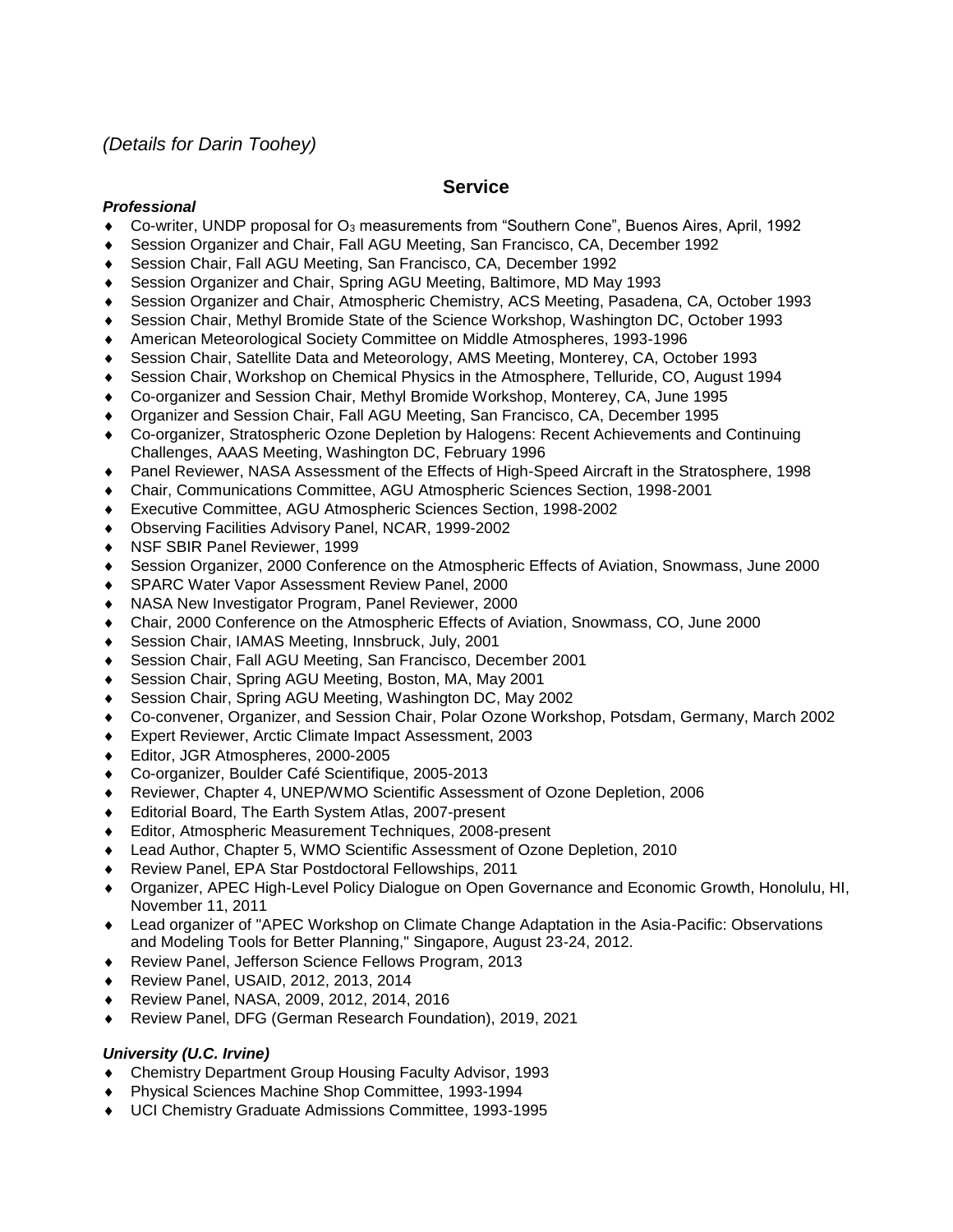- UCI PhD and Candidacy Exam Committees (ten from 1993-1998)
- UCI Earth System Science Department Graduate Researchers Award Committee, 1994-1995
- Chair, UCI Computer Policy Committee, 1995-1996
- UCI Computer Policy Committee, 1994-1996
- UCI Campus-Wide Information Systems Steering Committee, 1995-1996
- UCI Senate Executive Committee, 1995-1996
- ESS Faculty Search Committee, 1995, 1996, 1998
- Physical Sciences Instructional Computing Committee, UCI, 1996
- Faculty Panelist, Planning Your Research Career Workshop, UCI, May 15, 1996

### *University (CU Boulder)*

- Director Search Committee, Program in Atmospheric and Oceanic Sciences (PAOS) (1999)
- Chair, Tenure Committee, PAOS (1999)
- Invited Panelist, Graduate School, Faculty Research Opportunities Program (2000)
- Tenure Committee, PAOS (2000)
- PAOS Self-Study Strategic Plan Committee (2000)
- Chair, Environmental Studies (ENVS) Self-Study Strategic Plan Committee (2000-2001)
- Biogeochemistry Faculty Search Committee, ENVS (2002)
- Co-organizer, PAOS/CDC Distinguished Lecture Series (2000-2001, 2002-2003)
- Executive Committee, PAOS (1999-2003)
- Graduate Admissions Committee, PAOS (1999, 2001-2002, 2002-2003)
- ◆ Executive Committee, ENVS (2000-2003)
- Graduate Student Advisor, PAOS (2002-2005)
- PAOS Comprehensive Exam Committee (2003-2005)
- Faculty Representative, PAOS Graduate Students Concerns (2003-2005)
- Graduate Student Advisor, PAOS (2003-2005)
- Curriculum Committee, ENVS (2000-2006)
- Invited panelist, Committee on Learning and Academic Support (2006)
- Chair, Faculty Search Committee, ENVS (2006-2007)
- Teaching Lab Development Committee, Department of Atmospheric and Oceanic Sciences (ATOC) (2006-2007)
- ◆ Provost's Task Force on Orientation (2007)
- Chair, ATOC Graduate Admissions Committee (2005-2008)
- Provost's Task Force for CU 101, Sub-group 3 (2006-2008)
- Member, Flagship 2030 Undergraduate Education Committee (2008)
- Chair, ATOC Undergraduate Curriculum Committee (2008)
- Invited Panelist, Academic Support Assistance Program, Supporting Your Student's Academics (2008)
- Sewall RAP Director Search Committee (2008)
- Chair, Promotion and Tenure Committee, ATOC (1999, 2005, 2006, 2009)
- Promotion and Tenure Committee, ATOC (1999, 2009)
- Residential Academic Program Council(2005-2009)
- Computer Committee, ATOC (2006-2009)
- Fulbright Scholarship Review Committee, CU Boulder (2006, 2009)
- Member of Review Committee, Council on Research and Creative Work (2009)
- Arts and Sciences, RAP Representative for ASSETT Steering Committee (2009)
- Chair, ENVS Sustainability Residential Academic Program Committee (2008-2009)
- Chair, ATOC Course Fees Committee (2006-2010)
- Chair, ATOC Comps I Exam Committee (2008-2010)
- Labs and Facilities Committee, ATOC (2009-2010)
- PAOS/ATOC Course Fees Committee (2003-2005, 2009-2010)
- Chair, Post-Tenure Review Committee, PAOS/ATOC (2003, 2006, 2008, 2013)
- Member, ATOC Awards Committee (2010-2013)
- ATOC Faculty Reappointment Committee, ATOC (2006, 2010, 2014)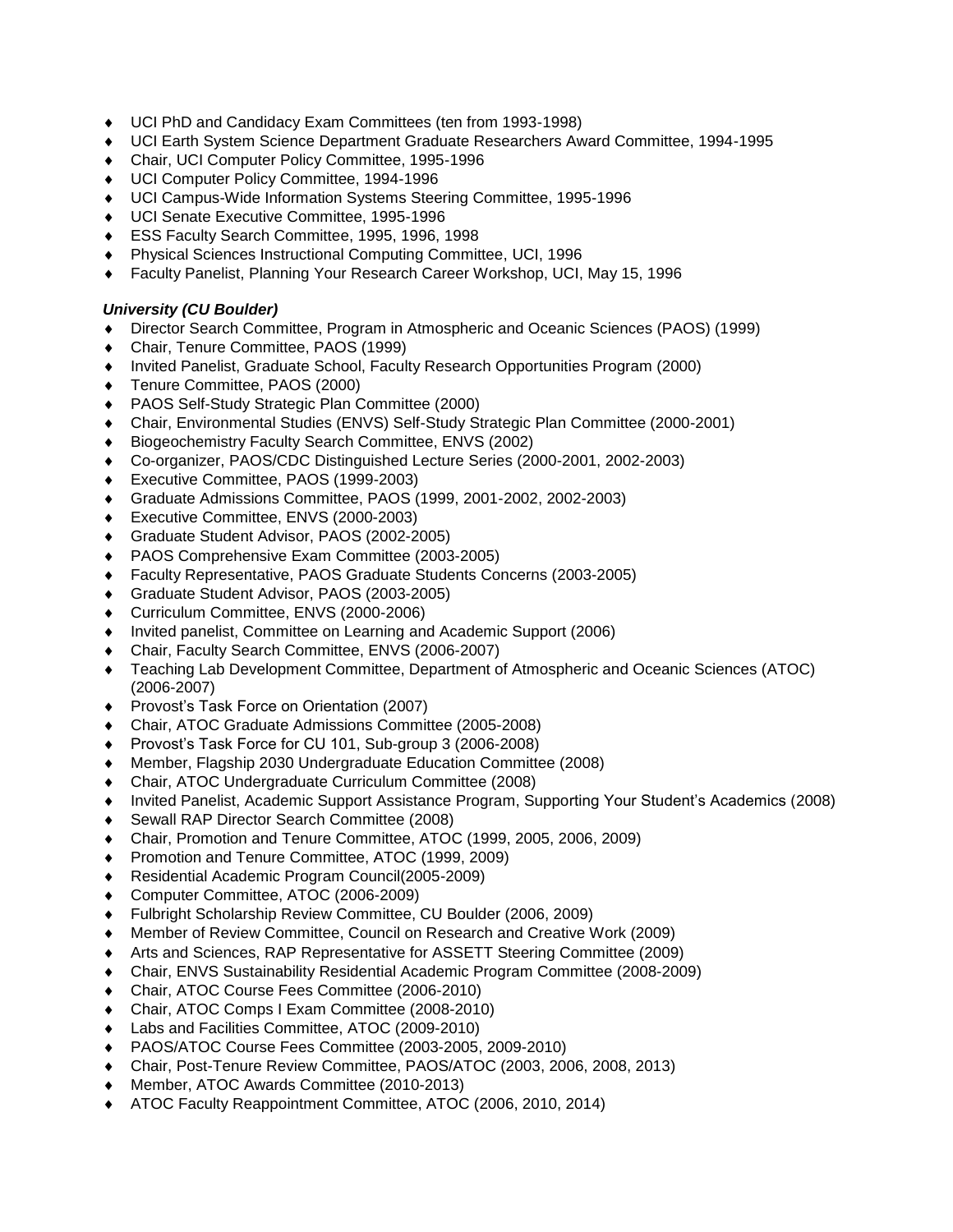- Co-organizer and Panel Moderator, CU Global Development and Education Symposium (2014)
- Co-author, CU proposal to host the Future Earth Global Secretariat (2014)
- CU Future Earth advisory committee (2013-2014)
- Judge, Big Ideas in Social Innovation Expo (2014)
- Chair, Search Committee, Global Studies RAP Program Coordinator (2014)
- Member, Office of Vice Chancellor for Research, Research Review Board (2012-2015)
- Member, Executive Committee, CU Mortenson Center (2013-2015)
- Member, Informal CU Global Development Visioning Group (2013-2015)
- Member, ENVS faculty Primary Unit Evaluation Committee (2014, 2015)
- Member, Faculty Search Committee, ENVS (2014-2015)
- Member, ATOC Space Committee (2014-2015)
- Member, ATOC SEEC Amenities Committee (2015)
- INSTAAR Personnel Committee (2015)
- Award Selection Committee, COLABS Governor's Awards for High-Impact Research (2015)
- Member, Institutional Animal Care and Use Committee (IACUC) (2014-2016)
- Chair, Sustainability and Social Innovation Instructor Search Committee (2015-2016)
- Chair, Residential Academic Program Instructor Reappointment Committee (2016, 2017)
- Member, SEEC Executive Steering Committee (2014-2017)
- Chair, ATOC Social Committee (2013-2018)
- Member, ATOC Comps I Exam Committee (2012-2013, 2016-2018)
- Member, ATOC Post-Tenure Review Committee (2018)
- Chair, ATOC Instructor Reappointment Committee (2019)
- Member, ATOC Fest and Distinguished Lecturer Committee (2019-present)
- Member, ATOC Student Admissions and Support Committee (2019-present)
- Member, ATOC Comprehensive Exam I Committee (2020-present)
- Representative for Association of Public and Land Grant Universities, Board on Oceans, Atmosphere, and Climate (BOAC) (2015-present)

## **Students and Postdoctorates Supervised**

### *Undergraduate Students*

- ◆ Anefiok Atuk (1986)
- ◆ Jean Andino (1987)
- ◆ Karena McKinney (1990-1991)
- ◆ Jason Low UCI Chemistry (1994-1996)
- Dennis Ralutin UCI Chemistry (1994)
- Jessica Neu UCI Chemistry REU (1996)
- Dahlia Sokolov UCI Engineering (1996)
- Steve Cordero UCI Chemistry (1997)
- Sheila Manalang UCI Chemistry (1997)
- Kiyono McRill UCI Chemistry (1996)
- ◆ Jenny Yom UCI Chemistry (1996)
- Tara Fortin UCI Earth System Science (1995-1996)
- Nathan Johns CU ATOC (2003)
- Diane Strassberg CU ATOC (2005)
- Ian Moritz CU Honors Program (2006)
- Arelis Rivera Giboyeaux CU SMART Program (Summer 2009)
- Isatis Cintron CU SMART Program (Summer 2013)
- ◆ Kayla Kaas CU ENVS (UROP, Fall 2014)
- ◆ Ian Olley CU ATOC (Independent Study, Spring, Fall 2015)
- William Luce CU CE (Independent Study, Spring, Summer, 2015)
- Rachel Mooers CU ATOC (Independent Study, Spring 2021)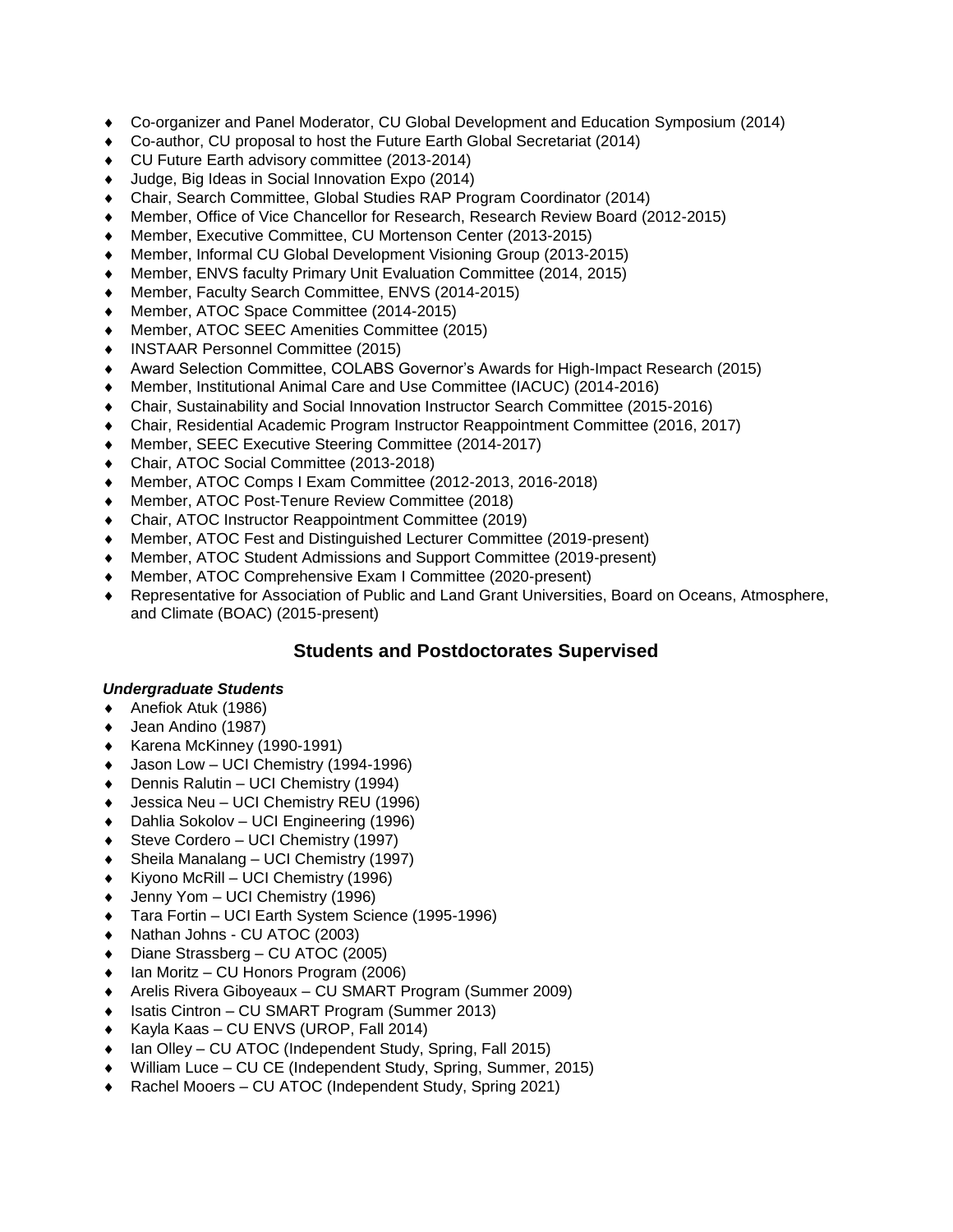### *Graduate students*

- James Pierson UCI Chemistry (1992-1997)
- Karena McKinney UCI Chemistry (1994-1998)
- Allison Conley UCI Chemistry (1993)
- William Barney UCI Chemistry (1993)
- ◆ Nancy Ciszkowski UCI Chemistry (1996)
- Thomas Woyke KFA Julich (1994)
- Amy Hankinson CU PAOS (1999-2001)
- Alice Delia CU PAOS (1999-2004)
- Brett Thornton CU Chemistry (1999-2004)
- David Krank CU PAOS (1999-2001)
- Kristi Hines CU PAOS (2000)
- Jason Farmer CU APS (1999-2001)
- Lars Kalnajs CU PAOS (Summer 2003)
- Sherri Heck CU PAOS (2005-2006,2013)
- Marsha Fisher CU PAOS (2005-2007)
- Nick Facciola (advised on research project, 2005-2006)
- Adriana Bailey (advised on research project, 2009-2014)
- ◆ Anondo Mukherjee CU ATOC (2014-2016)
- Stephanie Redfern CU ATOC (August 2018)
- Bryan Rainwater CU ATOC (2014-2020)
- Emily Wein CU ATOC (2020-present)

## *Postdoctorates*

- Dr. Roy Dixon (1994)
- ◆ Dr. Troy Mazely (1995-1996)
- Dr. Hiroyuki Kosai (1996-2000)
- Dr. Holger Voemel (1999-2000)

# **Experience**

## *Principal Investigator*

- Balloon measurements of ClO, Palestine, TX (1990)
- Balloon measurements of ClO, Ft. Sumner, NM (1991)
- $\bullet$  Development of fast-response CO<sub>2</sub> instrument for the ER-2 (1989-1992)
- Measurements of ClO and BrO, AASE II (1991-1992)
- Development of balloon-borne instrument for measurements of ClO and BrO (1993-1994)
- Measurements of ClO and BrO for SESAME, Kiruna, Sweden (1995)
- Development of balloon-borne CO<sub>2</sub> instrument for STRAT (1995)
- Development of a ClO instrument for measurements on the STRATO-2C aircraft (1996-1997)
- Development of a lightweight balloon-borne instrument for measurements of ClO and BrO (1995-1996)
- Balloon Measurements of ClO and BrO from Antarctica (1996)
- Balloon Measurements of ClO and BrO for ILAS-II Validations, Kiruna, Sweden (1997)
- Development of an ultra-fast instrument for measurements of ClO and Cl for the WB-57 (1997-1998)
- WB-57 Measurements of ClO for WAM, Houston (1998)
- WB-57 Measurements of ClO for RISO, Houston TX, Lancaster, CA (1998)
- WB-57 Measurements of ClO for ACCENT II, Houston, TX (1999)
- $\bullet$  Development of CO<sub>2</sub> instrument for WB-57 (1999)
- Balloon measurements of ClO and BrO, Laramie, WY (1999)
- DC-8 Measurements of ClO for SOLVE (1999-2000)
- Balloon measurements of ClO and BrO for HALOZ-2000, Kiruna, Sweden (2000)
- WB-57 measurements of ClO and Cl for ACCENT III, Houston, TX, and Cape Canaveral, FL (2000)
- Balloon measurements of ClO and BrO from Te Anau, New Zealand (2001)
- Ground-based measurements of particle composition, PROPHET 2001, Pellston, MI (2001)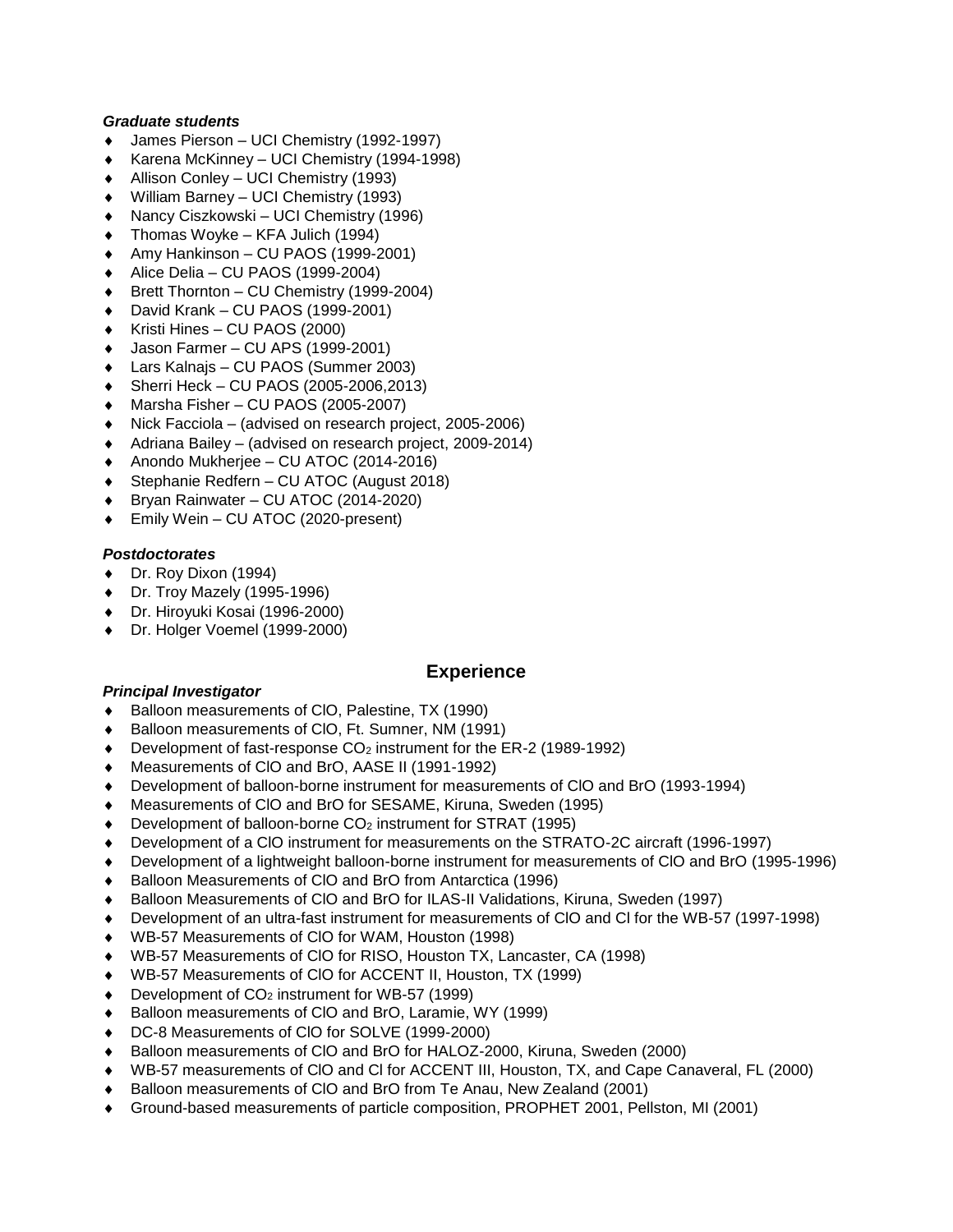- Development of a Integrated System for Analyses of Aerosol Composition and Chemistry (1999-2004)
- Balloon Measurements of ClO and BrO, Kiruna, Sweden (2002)
- Measurements of particle composition, Palmer Elementary School (2002)
- Measurements of particle composition, O3, NOx, and CO2, CELTIC (2003)
- WB-57 measurements of CO<sup>2</sup> for PUMA-A, Houston, TX and Cape Canaveral, FL (2004)
- WB-57 measurements of CO<sub>2</sub> and temp for PUMA-B, Houston, TX and Cape Canaveral, FL (2005)
- USFS Twin Otter measurements of fine particles, CO<sub>2</sub>, and H<sub>2</sub>O during MILAGRO, Veracruz, MX (2006)
- WB-57 measurements of CO<sub>2</sub> and temp for PUMA-C, Houston, TX and Cape Canaveral, FL (2006)
- Measurements of sub-micron particles at the USFS Fire Lab, Missoula, MT (2007)
- Measurements of sub-micron particles, CO<sub>2</sub>, and H<sub>2</sub>O, at Mauna Loa, HI, during WAVAIKI (2008)
- Measurements of sub-micron particle size and composition, Beltsville Air Quality Study, Maryland (2009)
- Measurements of sub-micron particles, CO<sub>2</sub>, and H<sub>2</sub>O, Hawaii (2010)
- C-130 measurements of sub-micron particles and isotopes of water for ICE-T, St. Croix (2011)
- Gulfstream V measurements of condensed water content, IDEAS, Broomfield CO (2013)
- C-130 measurements of condensed water content, ARISTO, Broomfield, CO (2015)
- Gulfstream V measurements of condensed water content, ORCAS, Punta Arenas, Chile (2016)
- DC-8 measurements of condensed water content, KORUS-AQ, Osan, Korea (2016)
- Gulfstream V measurements of condensed water content, ARISTO 2017, Broomfield, CO (2017)
- Gulfstream V measurements of condensed water content, SOCRATES, Hobart, Tasmania (2017-2018)
- C-130 measurements of sub-micron particles and cloud droplet residuals, WE-CAN, Boise, ID (2018)

### *Co-Investigator*

- ◆ ER-2 measurements of CIO and BrO over the Arctic (1988)
- ER-2 measurements of ClO and BrO for AASE, (1988-1989)
- ER-2 measurements of CO<sub>2</sub> for SPADE, (1992)
- Ground-based measurements of ClO and BrO for ARCTOC '96, Ny Alesund, Spitsbergen, (1996)
- ◆ WB-57 measurements of CO<sub>2</sub> for ACCENT II, Houston (1999)
- Development of CO<sub>2</sub> instrument for DC-8 (1999)
- ◆ DC-8 measurements of CO<sub>2</sub> for SOLVE, (1999-2000)
- Ground-based measurements of ClO and BrO for PSE-2000, Alert, Canada, (2000)
- Ground-based measurements of particle composition, TexAQS, Houston, TX, (2000)
- WB-57 measurements of CO<sup>2</sup> for ACCENT III, Houston, TX, and Cape Canaveral, FL (2000)
- ◆ DC-8 measurements of NO and NO<sub>2</sub> during TRACE-P (2001)
- $\bullet$  C-130 measurements of CO<sub>2</sub> for IDEAS, Broomfield, CO (2002)
- Measurements of CO2, particle size composition, ASHRAE indoor AQS, Colorado (2005-2007)
- INTEX Ozonesonde Network Study, IONS (2006)
- C-130 measurements of fine particles during VOCALS, Chile (2008)
- C-130 measurements of fine particles during PLOWS (2009-2010)
- Gulfstream V measurements of fine particles during PREDICT, St. Croix, US Virgin Is. (2010)
- C-130 counterflow virtual impactor measurements of particles and water during ICE-T, St. Croix (2011)
- C-130 measurements of submicron aerosols, IDEAS-IV, Broomfield (2012)
- Gulfstream V measurements of cloud total water content, DC3, Kansas (2012)
- Gulfstream V measurements of droplet residuals, water isotopologues, IDEAS, Broomfield CO (2013)
- 2ODIAK, ground-based measurements of aerosols and ice, McMurdo Sound, Antarctica (2014, 2015)
- Gulfstream V measurements of droplet residuals, ARISTO 2017, Broomfield CO (2017)
- Gulfstream V measurements of droplet residuals, SOCRATES, Hobart, Tasmania (2017-2018)
- C-130 measurements of super-micron particles, WE-CAN, Boise, ID (2018)
- P-3 measurements of isotopologues in cloud droplets, IMPACTS, Wallops Is., VA (2020)
- Measurements of submicron aerosols, CO2, and H2O from musical instruments, CU Boulder (2020)

## *Mission Planning*

- Mission Scientist, HALOZ-2000 Campaign, Kiruna, Sweden (1999-2000)
- Mission Scientist, HALOZ-2001 Campaign, Lauder, New Zealand (2001)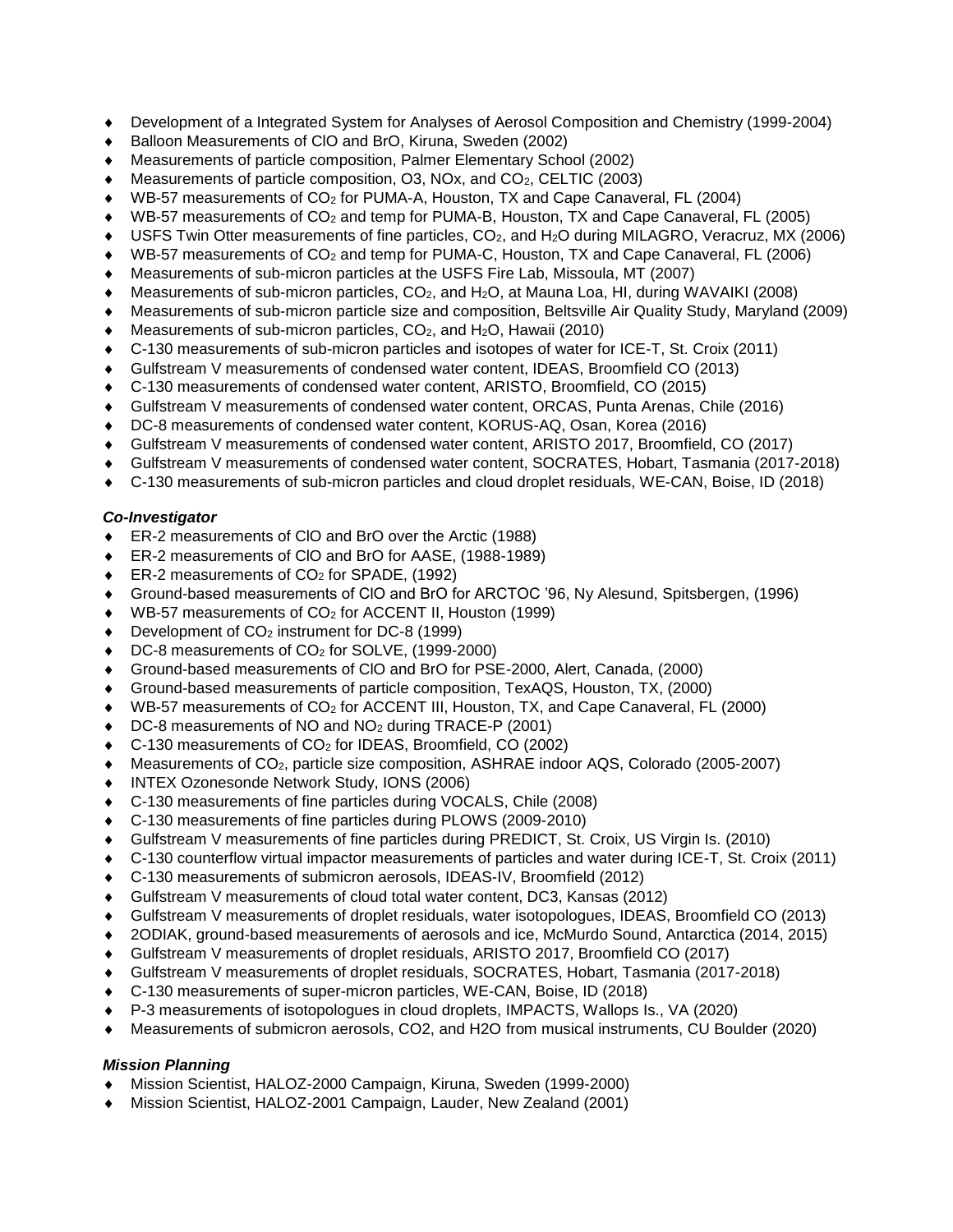- Mission Scientist, HALOZ-2002 Campaign, Kiruna, Sweden (2002)
- ◆ Project Scientist, PUMA-A, Houston, TX (2004)
- Project Scientist and Mission Manager, PUMA-B, Houston, TX/Cocoa Beach, FL (2005)
- Project Scientist and Mission Manager, PUMA-C, Houston, TX/Cocoa Beach, FL (2006)

# **Peer-Reviewed Publications and Reports** (101 from 1981-present)

B.J. Finlayson-Pitts, T.E. Kleindienst, M.J. Ezell, and D.W. Toohey (1981), The Production of O(<sup>3</sup>P) and Ground State OH in the Reaction of Hydrogen Atoms with Ozone, **J. Chem. Phys., 74**, 4533-4543.

B.J. Finlayson-Pitts, D.W. Toohey, M.J. Ezell (1983), Relative Rate Constants for Removal of Vibrationally Excited OH(X<sup>2</sup>IT<sub>i</sub>)<sub>v=9</sub> by Some Small Molecules at Room Temperature, **Int. J. Chem. Kinet., 15**, 151-165.

B.J. Finlayson-Pitts, D.W. Toohey, M.J. Ezell (1984), Kinetics of Interaction of Vibrationally Excited OH(X<sup>2</sup>i)v=9 with Simple Hydrocarbons at Room Temperature, **Int. J. Chem. Kinet., 17**, 613-628.

J.J. Schwab, D.W. Toohey, W.H. Brune, and J.G. Anderson (1984), Reaction Kinetics of O + ClO  $\rightarrow$  Cl + O<sub>2</sub> Between 252-347 K, **J. Geophys. Res., 89**, 9581-9587.

D.W. Toohey, W.H. Brune, and J.G. Anderson (1986), Mechanism and Kinetics of Br + HO<sub>2</sub>  $\rightarrow$  HBr + O<sub>2</sub> and Br +  $H_2O_2 \rightarrow$  Products over the Temperature Range 260-390 K, **J. Phys. Chem., 91**, 1215-1222.

D.W. Toohey, W.H. Brune, and J.G. Anderson (1988), Rate Constant for the Reaction Br +  $O_3 \rightarrow$  BrO +  $O_2$ from 248 to 418 K: Kinetics and Mechanism, **Int. J. Chem. Kinet., 20**, 131-144.

D.W. Toohey and J.G. Anderson (1988), Formation of BrCl(<sup>3</sup>II<sub>0+</sub>) in the Reaction of BrO with ClO, **J. Phys. Chem., 92**, 1705-1708.

W.H. Brune, D.W. Toohey, J.G. Anderson, W.L. Starr, J.F. Vedder, and E.F. Danielsen (1988), In Situ Northern Mid-Latitude Observations of ClO, O3, and BrO in the Wintertime Lower Stratosphere, **Science, 242**, 558-562.

J.P.D. Abbatt, D.W. Toohey, F.F. Fenter, P.S. Stevens, W.H. Brune, and J.G. Anderson (1989), Kinetics and Mechanism of  $X + CINO \rightarrow XCI + NO$  (X = Cl, F, Br, OH, O, N) from 220 K to 450 K: Correlation of Reactivity and Activation Energy with Electron Affinity of X, **J. Phys. Chem., 93**, 1022-1029.

D.W. Toohey and J.G. Anderson (1989), Theoretical Investigations of Reactions of Some Radicals with HO<sub>2</sub>. 1. Hydrogen Abstractions by Direct Mechanisms, **J. Phys. Chem., 93**, 1049-1058.

J.G. Anderson, W.H. Brune, S.A. Lloyd, D.W. Toohey, S.P. Sander, W.L. Starr, M. Loewenstein, and J.R. Podolske (1989), Kinetics of O<sup>3</sup> Destruction by ClO and BrO within the Antarctic Vortex: An Analysis Based on in Situ ER-2 Data, **J. Geophys. Res., 94**, 11480-11520.

W.H. Brune, D.W. Toohey, J.G. Anderson, and K.R. Chan (1990), In Situ Observations of ClO in the Arctic Stratosphere: ER-2 Aircraft Results from 59°N to 80°N Latitude, Geophys. Res. Lett., 17, 505-508.

W.H. Brune, D.W. Toohey, S.A. Lloyd, and J.G. Anderson (1990), The Sunrise and Sunset Variation of ClO in the Lower Stratosphere, **Geophys. Res. Lett., 17**, 509-512.

D.W. Toohey, J.G. Anderson, W.H. Brune, and K.R. Chan (1990), In Situ Measurements of BrO in the Arctic Stratosphere, **Geophys. Res. Lett., 17**, 513-516.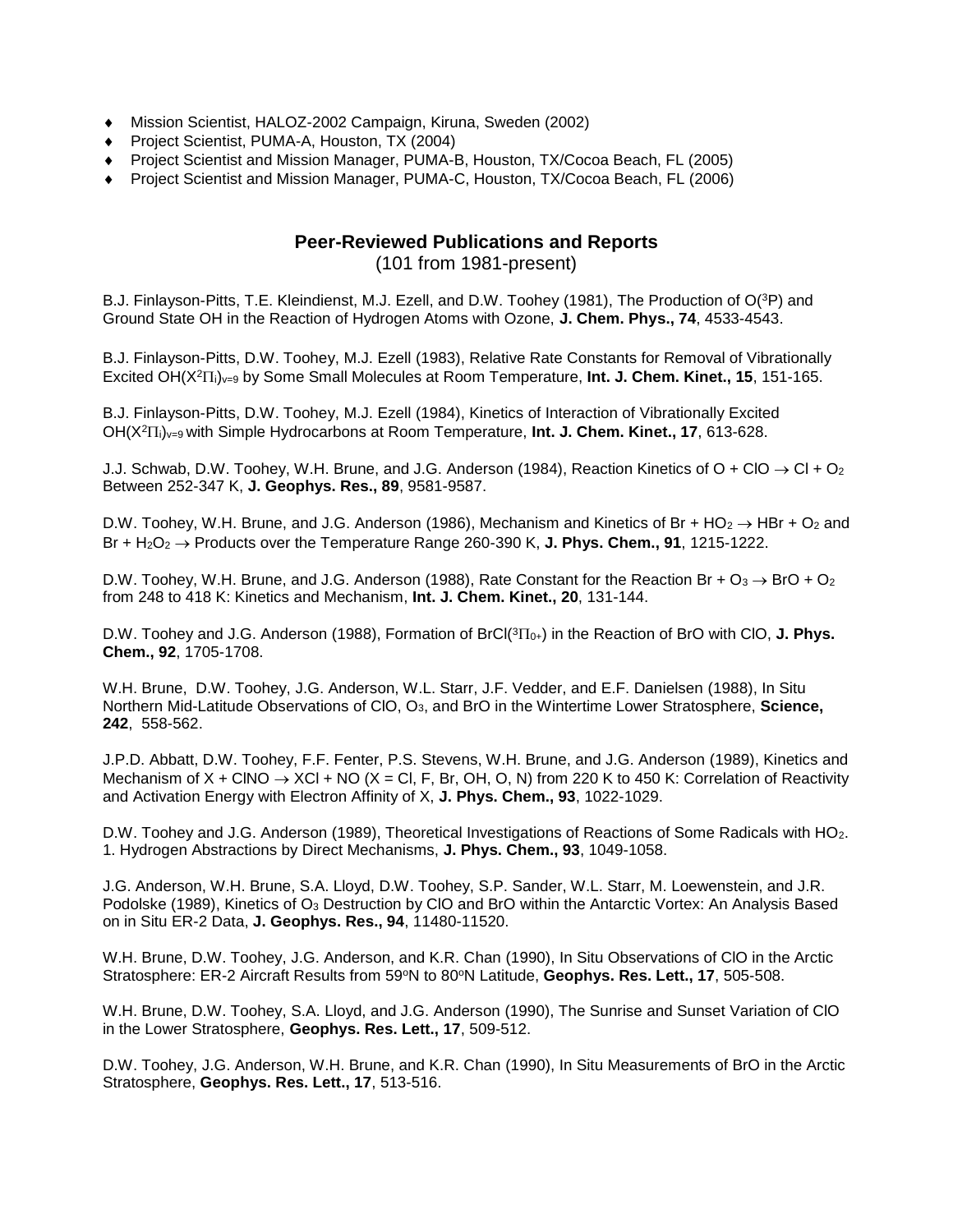R.L. Jones, S. Solomon, D.S. McKenna, L.R. Poole, W.H. Brune, D.W. Toohey, J.G. Anderson, and D.W. Fahey (1990)*,* The Polar Stratospheric Cloud Event of January 24: Part 2, Photochemistry, **Geophys. Res. Lett., 17**, 541-544.

S.R. Kawa, D.W. Fahey, S. Solomon, W.H. Brune, M.H. Proffitt, D.W. Toohey, D.E. Anderson, Jr., L.C. Anderson, and K.R. Chan (1990), Interpretation of Aircraft Measurements of NO, CIO, and  $O_3$  in the Lower Stratosphere, **J. Geophys. Res., 95**, 18,597-18609.

J.G. Anderson, D.W. Toohey, and W.H. Brune (1991), Free Radicals within the Antarctic Vortex: The Role of CFCs in Antarctic Ozone Loss, **Science, 251**, 39-46.

D.W. Toohey, W.H. Brune, J.G. Anderson, and K.R. Chan (1991), In Situ Measurements of Midlatitude ClO in Winter, **Geophys. Res. Lett., 18**, 21-24.

J.F. Stanton, C.M.L. Rittby, R.J. Bartlett, and D.W. Toohey (1991), Low-Lying Isomers of the Chlorine Oxide Dimer: A Theoretical Study, **J. Phys. Chem., 95**, 2107-2110.

W.H. Brune, J.G. Anderson, D.W. Toohey, D.W.Fahey, S.R. Kawa, R.L. Jones, D.S. McKenna, and L.R. Poole (1991), The Potential for Ozone Depletion in the Arctic Polar Stratosphere, **Science, 252**, 1260-1266.

J.C. King, W.H. Brune, D.W. Toohey, J.M. Rodriguez, W.L. Starr, and J.F. Vedder (1991), Measurements of CIO and  $O_3$  from 21<sup>o</sup>N to 61<sup>o</sup>N in the Lower Stratosphere during February 1988: Implications for Heterogeneous Chemistry, **Geophys. Res. Lett., 18**, 2273-2276.

D.W. Fahey, S.R. Kawa, E.L. Woodbridge, P. Tin, J.C. Wilson, H.H. Jonsson, J.E. Dye, D. Baumgardner, S. Borrmann, D.W. Toohey, L.M. Avallone, M.H. Proffitt, J. Margitan, M. Loewenstein, J.R. Podolske, R.J. Salawitch, S.C. Wofsy, M.K.W. Ko, D.E. Anderson, M.R. Schoeberl, and K.R. Chan (1993), In situ Measurements Constraining the Role of Sulphate Aerosols in Mid-latitude Ozone Depletion, **Nature, 363**, 509-514.

C.R. Webster, R.D. May, D.W. Toohey, L.M. Avallone, J.G. Anderson, P. Newman, L. Lait, M.R. Schoeberl, J.W. Elkins, and K.R. Chan (1993), Chlorine Chemistry on Polar Stratospheric Cloud Particles in the Arctic Winter, **Science, 261**, 1130-1134.

D.W. Toohey, L.M. Avallone, L.R. Lait, P.A. Newman, M.R. Schoeberl, D.W. Fahey, E.L. Woodbridge, and J.G. Anderson (1993), The Seasonal Evolution of Reactive Chlorine in the Northern Hemisphere Stratosphere, **Science, 261**, 1134-1136.

J.C. Wilson, H.H. Jonsson, C.A. Brock, D.W. Toohey, L.M. Avallone, D. Baumgardner, J.E. Dye, L.R. Poole, D.C. Woods, R.J. DeCoursey, M. Osborn, M.C. Pitts, K.K. Kelly, K.R. Chan, G.V. Ferry, M. Loewenstein, J.R. Podolske, A. Weaver (1993), In Situ Observations of Aerosol and Chlorine Monoxide after the Eruption of Mount Pinatubo: Effect of Reactions on Sulfate Aerosols, **Science, 261**, 1140-1143.

P. Newman, L.R. Lait, M. Schoeberl, E.R. Nash, K. Kelly, D.W. Fahey, R. Nagatani, D. Toohey, L. Avallone, and J. Anderson (1993), Stratospheric Meteorological Conditions in the Arctic Polar Vortex, 1991 to 1992, **Science, 261**, 1143-1146.

D.W. Toohey, L.M. Avallone, N.T. Allen, J.N. Demusz, J.N. Hazen, N.L. Hazen, and J.G. Anderson (1993), The Performance of a New Instrument for In Situ Measurements of ClO in the Lower Stratosphere, **Geophys. Res. Lett., 20**, 1791-1794.

L.M. Avallone, D.W. Toohey, W.H. Brune, R.J. Salawitch, A.E. Dessler, and J.G. Anderson (1993), Balloon-Borne In Situ Measurements of ClO and Ozone: Implications for Heterogeneous Chemistry and Mid-latitude Ozone Loss, **Geophys. Res. Lett., 20**, 1795-1798.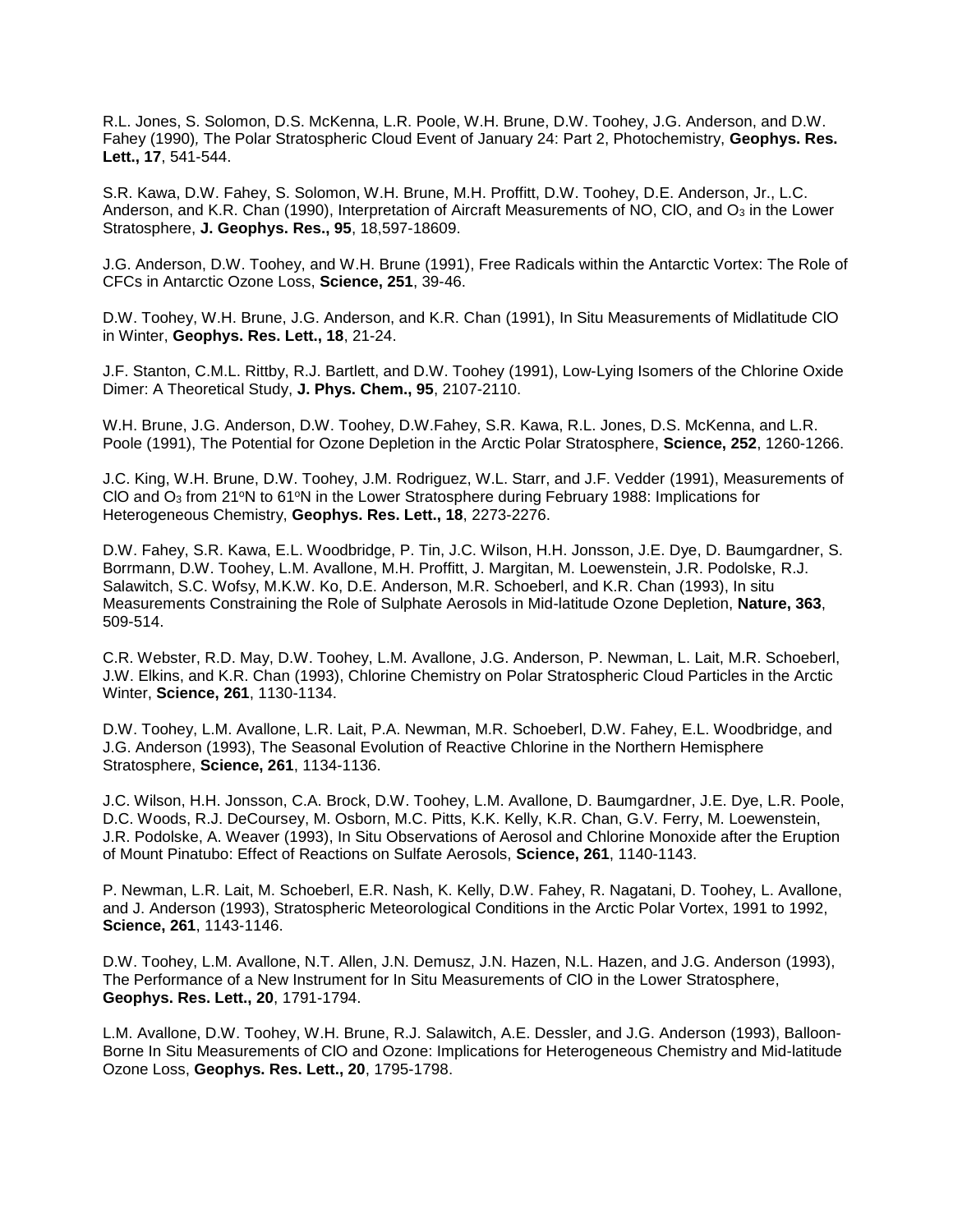M.R. Schoeberl, A.R. Douglass, R.S. Stolarski, P.A. Newman, L.R. Lait, D. Toohey, L. Avallone, J.G. Anderson, W. Brune, D.W. Fahey, and K. Kelly (1993), The Evolution of ClO and NO along Air Parcel Trajectories, **Geophys. Res. Lett., 20**, 251-2514.

L.M. Avallone, D.W. Toohey, M.H. Proffitt, J.J. Margitan, K.R. Chan, and J.G. Anderson (1993), In Situ Measurements of ClO at Mid-latitudes: Is there an Effect from Mt. Pinatubo?, **Geophys. Res. Lett., 20**, 2519-2522.

C.R. Webster, R.D. May, D.W. Toohey, L.M. Avallone, J.G. Anderson, and S. Solomon (1993), In Situ Measurements of the ClO/HCl ratio: Heterogeneous Processing on Sulfate Aerosols and Polar Stratospheric Clouds, **Geophys. Res. Lett., 20**, 2523-2526.

D.W. Waugh, R.A. Plumb, R.J. Atkinson, M.R. Schoeberl, L.R. Lait, P.A. Newman, M. Loewenstein, D.W. Toohey, L.M. Avallone, C.R. Webster, and R.D. May (1994), Transport Out of the Lower Stratospheric Arctic Vortex by Rossby Wave Breaking, **J. Geophys. Res., 99**, 1071-1088.

P.O. Wennberg, R.C. Cohen, R.M. Stimpfle, J.P. Koplow, J.G. Anderson, R.J. Salawitch, D.W. Fahey, E.L. Woodbridge, E.R. Keim, R.S. Gao, C.R. Webster, R.D. May, D.W. Toohey, L.M. Avallone, M.H. Proffitt, M. Loewenstein, J.R. Podolske, K.R. Chan, S.C. Wofsy (1994), Removal of Stratospheric Ozone by Radicals: In Situ Measurements of OH, HO2, NO, NO2, ClO, and BrO, **Science, 266**, 398-404.

R.M. Stimpfle, J.P. Koplow, R.C. Cohen, D.W. Kohn, P.O. Wennberg, D.M. Judah, D.W. Toohey, L.M. Avallone, J.G. Anderson, R.J. Salawitch, E.L. Woodbridge, C.R. Webster, R.D. May, M.H. Proffitt, K. Aiken, J. Margitan, M. Loewenstein, J.R. Podolske, L. Pfister, and K.R. Chan (1994), The Response of Cl<sub>x</sub> Radical Concentrations to Variations in NO<sup>x</sup> Radical Concentrations in the Lower Stratosphere, **Geophys. Res. Lett., 21**, 2543-2546.

Fahey, D., et al. (1994), Atmospheric Processes Responsible for the Observed Changes in Ozone, Chapter 3: Polar Ozone, Scientific Assessment of Ozone Depletion 1994, United Nations Environment Programme, World Meteorological Organization.

Penkett S., et al. (1994), Part 5. Scientific Information for Future Decisions, Chapter 10: Methyl Bromide, Scientific Assessment of Ozone Depletion 1994, United Nations Environment Programme, World Meteorological Organization.

L.M. Avallone, D.W. Toohey, S.M. Schauffler, W.H. Pollock, L.E. Heidt, E.L. Atlas, and K.R. Chan (1995), In Situ Measurements of BrO During AASE II, **Geophys. Res. Lett., 22**, 831-834.

D.W. Toohey (1995), *A Critical Review of Stratospheric Chemistry Research in the U.S.: 1991-1994*, U.S. National Report to the International Union of Geodesy and Geophysics 1991-1994, **Reviews of Geophysics, Suppl.**, 759-773.

J.W. Waters, W.G. Read, L. Froidevaux, T.A. Lungu, V.S. Perun, R.A. Stachnik, R.F. Jarnot, R.E. Cofield, E.F. Fishbein, D.A. Flower, J.R. Burke, J.C. Hardy, L.L. Nakamura, B.P. Ridenoure, Z. Shippony, R.P. Thurstans, L.M. Avallone, D.W. Toohey, R. deZafra, and D. Shindell (1996), Validation of UARS Microwave Limb Sounder ClO Measurements, **J. Geophys. Res., 101**, 10091-10127.

K.A. McKinney, J.M. Pierson, and D.W. Toohey (1997), A Wintertime In Situ Profile of BrO between 17 and 27 km in the Arctic Vortex, **Geophys. Res. Lett., 24**, 853-856.

S. Borrmann, S. Solomon, L. Avallone, D. Toohey, and D. Baumgardner (1997), On the Occurrence of ClO in Cirrus Clouds and Volcanic Aerosol in the Tropopause Region, **Geophys. Res. Lett., 24**, 2011-2014.

D.W. Toohey (1997), The Role of In Situ Measurements in the Satellite Era, for SPARC Newsletter, Sept. 1997.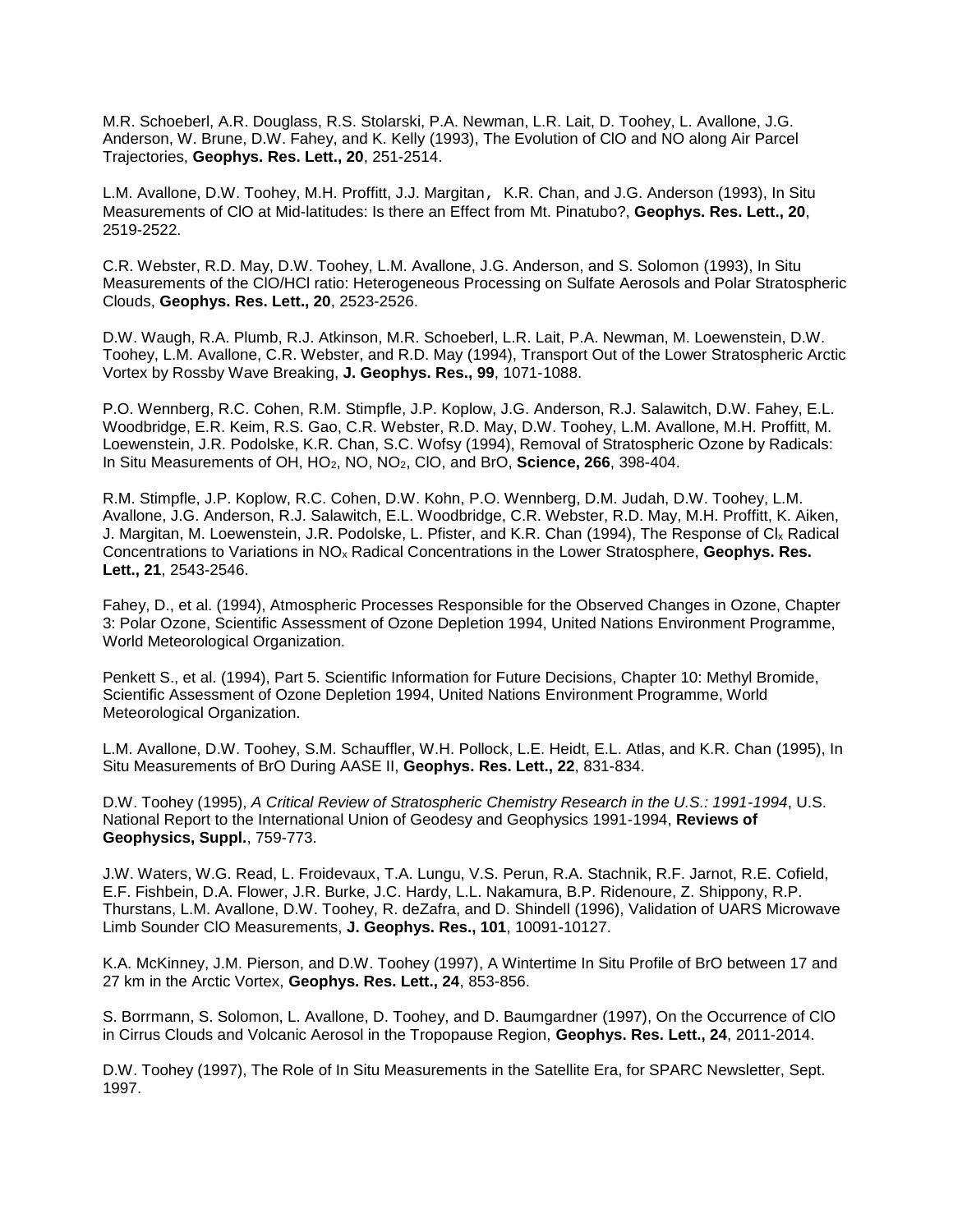J.M. Pierson, K.A. McKinney, D.W. Toohey, J.J. Margitan, U. Schmidt, A.Engel, and P.A. Newman (1999), An investigation of ClO Photochemistry in the Chemically Perturbed Arctic Vortex, **J. Atmos. Chem., 32**, 61- 81.

M. Ross, D.W. Toohey, et al.,W.T. Rawlins, E. Richard, K.K. Kelly, A.F. Tuck, M.H. Proffitt, D.E. Hagan, A.R. Hopkins, P.D. Whitefield, J.R. Benbrook, and W.R. Sheldon (2000), Observation of Stratospheric Ozone Depletion Associated with Delta II Rocket Emissions, **Geophys. Res. Lett., 27**, 2209-2212.

L.M. Avallone and D. W. Toohey (2001), Tests of Halogen Photochemistry using In Situ Measurements of ClO and BrO in the Lower Polar Stratosphere, **J. Geophys. Res.**, 106, 10411-10421.

H. Voemel, D.W. Toohey, T. Deshler and C. Kroger (2001), Sunset Observations of ClO in the Arctic Polar Vortex and Implications for Ozone Loss, **Geophys. Res. Lett.**, 28, 4183-4186.

M. Rex, R.J. Salawitch, N.R.P. Harris, P. von der Gathen, G.O.Braathen, A. Schulz, H. Deckelmann, M. Chipperfield, B.M. Sinnhuber, E. Reimer, R. Alfier, R. Bevilacqua, K. Hoppel, M. Fromm, J. Lumpe, H. Kullmann, A. Kleinbohl, H. Bremer, M. von Konig, K. Kunzi, D. Toohey, H. Vomel, E. Richard, K. Aikin, H. Jost, J.B. Greenblatt, M. Loewenstein, J.R. Podolske, C.R. Webster, G.J. Flesch, D.C. Scott, R.L. Herman, J.W. Elkins, E.A, F.L., D.F. Hurst, P. Romashkin, G.C. Toon, B. Sen, J.J. Margitan, P. Wennberg, R. Neuber, M. Allart, B.R. Bojkov, H. Claude, J. Davies, W. Davies, H. De Backer, H. Dier, V. Dorokhov, H. Fast, Y. Kondo, E. Kyro, Z. Litynska, I.S. Mikkelsen, M.J. Molyneux, E. Moran, T. Nagai, H. Nakane, C. Parrondo, F. Ravegnani, P. Skrivankova, P. Viatte, and V. Yushkov (2002), Chemical depletion of Arctic ozone in winter 1999/2000, **J. Geophys. Res.,** 10.1029/2001JD000533.

A.M. Gates, L.M. Avallone, D.W. Toohey, A.P. Rutter, P.D. Whitefield, D.E. Hagan, A.R. Hopkins, M.N. Ross, P.F. Zittel, T.L. Thompson, R.L. Herman, and R.R. Friedl (2002), In situ Measurements of Carbon Dioxide, 0.37-4.0 μm Particles, and Water Vapor in the Stratospheric Plumes of Small Rockets, J. Geophys. **Res.**, **107**, 10.1029/2002JD002121.

P.J. Popp, B.A. Ridley, L.M. Avallone, D.W. Toohey, R.S. Gao, J.A. Newman, M.J. Northway, J.C. Holocek, D.W. Fahey, J.G. Walega, F.E. Grahek, O. Schmid, J.C. Wilson, T.L. Thompson, K.K. Kelly, R.L. Herman, M.N. Ross, and P.F. Zittel (2002), The Emission and Chemistry of Reactive Nitrogen Species in the Plume of an Athena II Solid-Fuel Rocket Motor, **Geophys. Res. Lett.**, 29, 10.1029/2002GL015197.

P. Newman and J. Pyle, Editors (2002), "Chapter 3 – Polar Stratospheric Ozone," *2002 Scientific Assessment of Ozone Depletion*, World Meteorological Organization.

D. Toohey (2002), Stratospheric Chemistry and Composition: Halogens*, Encyclopedia of Atmospheric Sciences,* Academic Press.

M.Y. Danilin, P.J. Popp, R.L. Herman, M.K.W. Ko, M.N. Ross, C.E. Kolb, D.W. Fahey, L.M. Avallone, D.W. Toohey, B.A. Ridley, O. Schmid, J.C. Wilson, D.G. Baumgardner, R.R. Friedl, T.L. Thompson, and J.M. Reeves (2003), Quantifying Uptake of HNO<sub>3</sub> and H<sub>2</sub>O by Alumina Particles in Athena-II Rocket Plume, J. **Geophys. Res.**, **108**, 10.1029/2002JD2601.

L.M. Avallone, D.W. Toohey, T.J. Fortin, K.A. McKinney, and J.D. Fuentes (2003), In Situ Measurements of Bromine Oxide at Two High-Latitude Boundary-layer Sites: Evidence for a Surface Source? **J. Geophys. Res.**, **108,** 10.1029/2002JD002843.

K.D. Bayes, D.W. Toohey, R.R. Friedl, S.P. Sander (2003), Measurements of Quantum Yields of Bromine Atoms in the Photolysis of CHBr<sup>3</sup> from 266 to 324 nm, **J. Geophys. Res.**, **108**, 10.1029/2002JD002877.

B.F. Thornton, D.W. Toohey, L.M. Avallone, H. Harder, M. Martinez, J. Simpas, W. Brune, and M. Avery (2003), In Situ Observations of ClO near the Winter Polar Tropopause, **J. Geophys. Res., 108**, 10.1029/2002JD002839.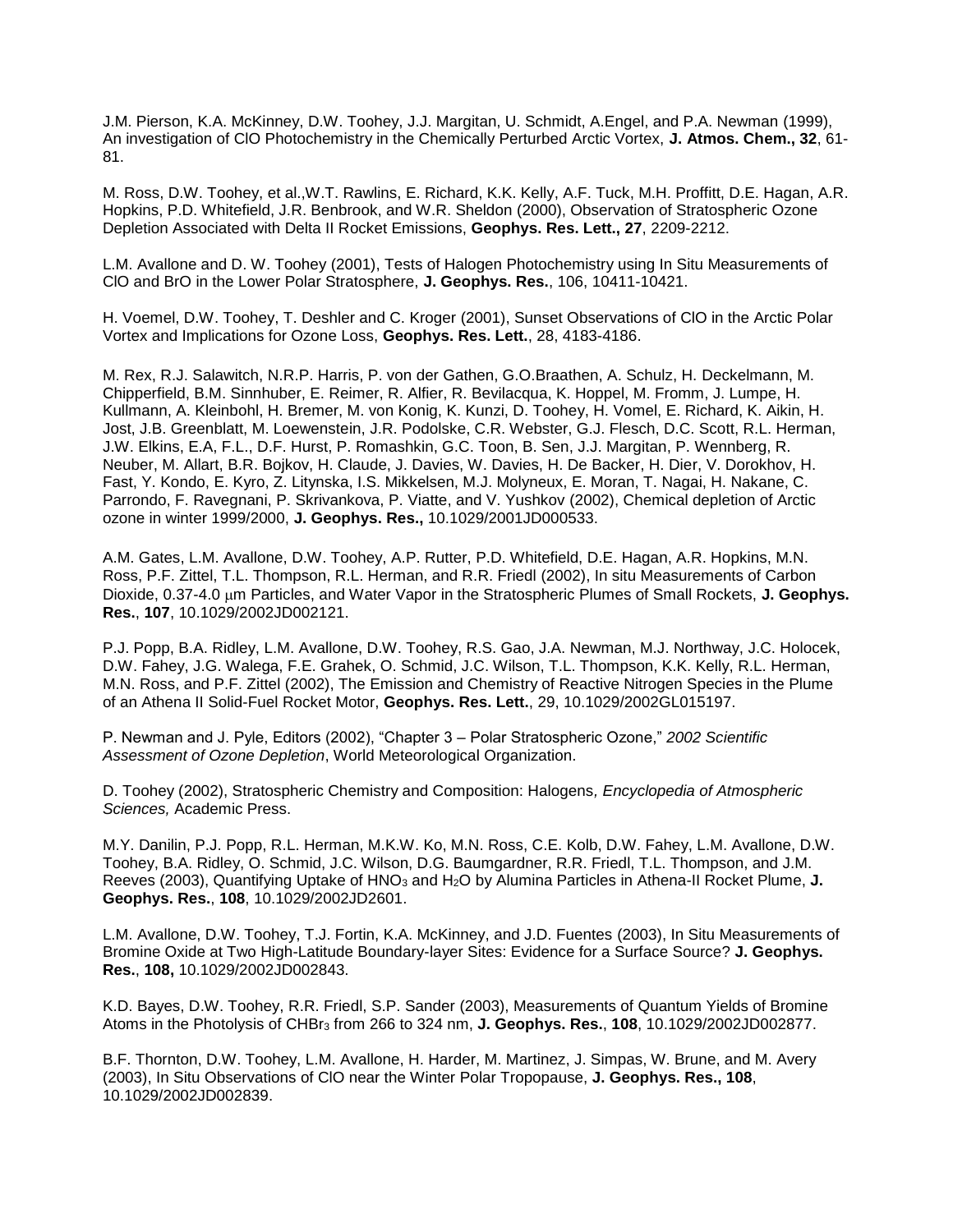O. Schmid, C.A. Brock, J.M. Reeves, M. Ross, L.M. Avallone, A.M. Gates, D.W. Toohey, C. Weidinmyer, and J.C. Wilson (2003), Size-resolved Measurements of Particle Emission Indices in the Stratospheric Plume of a Solid-Fueled Rocket Motor, **J. Geophys. Res., 108**, 10.1029/2002JD2486.

B. Vogel, R. Muller, T. Deshler, J.-U. Grooss, J. Karhu, D.S. McKenna, M. Muller, D. Toohey, G.C. Toon, and F. Stroh (2003), Vertical Profiles of Activated ClO and Ozone Loss in the Arctic Vortex in January and March 2000: In-situ Observations and Model Simulations, **J. Geophys. Res., 108**, 10.1029/2002JD002564, Art. 8334.

M.G. Trainer, A.A. Pavlov, D.B. Curtis, C.P. McKay, D.R. Worsnop, A.E. Delia, D.W. Toohey, O.B. Toon, and M.A. Tolbert (2004), Haze Aerosols in the Atmosphere of Early Earth: Manna from Heaven, **J. Astrobiology, 4**, 409-419, doi:10.1089/ast.2004.4.409.

A. D. Robinson, G. A. Millard, F. Danis, M. Guirlet, N. R. P. Harris, A. M. Lee, J. D. McIntyre, J. A. Pyle, J. Arvelius, S. Dagnesjo, S. Kirkwood, H. Nilsson, D. W. Toohey, T. Deshler, F. Goutail, J-P. Pommereau, J. W Elkins, F. Moore, E. Ray, U. Schmidt, A. Engel, M. Mueller (2005), Ozone loss derived from balloon-borne tracer measurements and the SLIMCAT CTM**, Atmos. Chem. Phys., 5**, 1423-1436.

B. Vogel, R. Muller, A. Engel, J-U. Grooss, D. Toohey, T. Woyke, and F. Stroh (2005), Midlatitude ClO during the Maximum Atmospheric Chlorine Burden: In Situ Balloon Measurements and Model Simulations, **Atmos. Chem. Phys., 5**, 1623-1638.

B.F. Thornton, D.W. Toohey, L.M. Avallone, A.G. Hallar, H. Harder, M. Martinez, J.B. Simpas, W.H. Brune, M. Koike, Y. Kondo, N. Takegawa, B.E. Anderson, and M.A. Avery (2005), Variability of Reactive Chlorine in the Lowermost Stratosphere, **J. Geophys. Res., 110**, 10.1029/2002JD005580.

S. N. Matsunaga, C. Wiedinmyer, A. B. Guenther, J. J. Orlando, T. Karl, D. W. Toohey, J. P. Greenberg, and Y. Kajii (2005)**,** Isoprene oxidation products are a significant atmospheric aerosol component, **Atmos. Chem. Phys. Disc., 5**, 11143-11156.

C.A. Stroud, A. Nenes, J.-L. Jimenez, P.F. DeCarlo, J.A. Huffman, R. Bruintjes, E. Nemitz, A.E. Delia, D.W. Toohey, A.B. Guenther, S. Nandi (2007), Cloud Activating Properties of Aerosol Observed during CELTIC, **J. Atmos. Sci.**, 64, 441-459.

B.F. Thornton, D.W. Toohey, J. W. Elkins, K. K. Kelly, S.J. Hovde, M. H. Proffitt, E. C. Richard, K. H. Rosenlof, A. F. Tuck, T. L. Thompson, M.J. Mahoney, and J. C. Wilson (2007), Chlorine Activation near the Mid-latitude Tropopause, **J. Geophys. Res.**, 10.1029/ 2006JD007640.

M. J. Northway, J. T. Jayne, D.W. Toohey, M. R. Canagaratna, A. Trimborn, K-I. Akiyama, A. Shimono, J. L. Jimenez, P. F. DeCarlo, K. Wilson, and D. R. Worsnop (2007), Demonstration of a VUV lamp photoionization source for improved organic speciation in an aerosol mass spectrometer, **Aerosol Sci. Tech., 41**, 828-839.

R. Yokelson, S. Urbanski, E. Atlas, D. Toohey, E. Alvarado, J. Crounse, P. Wennberg, M. Fisher, C. Wold, T. Campos, K. Adachi, P.R. Buseck, and W.M. Hao (2007), Emissions from forest fires near Mexico City, **Atmos. Chem. Phys., 7**, 5569–5584.

E. Kang, M. J. Root, W. H. Brune, and D.W. Toohey (2007), Introducing the concept of Potential Aerosol Mass (PAM), **Atmos. Chem. Phys., 7**, 5727-5744, 2007.

D. Toohey, L. Avallone, and M. Ross (2008), SSWP on Chemistry in the UT/LS, White Paper for Federal Aviation Administration ACCRI project.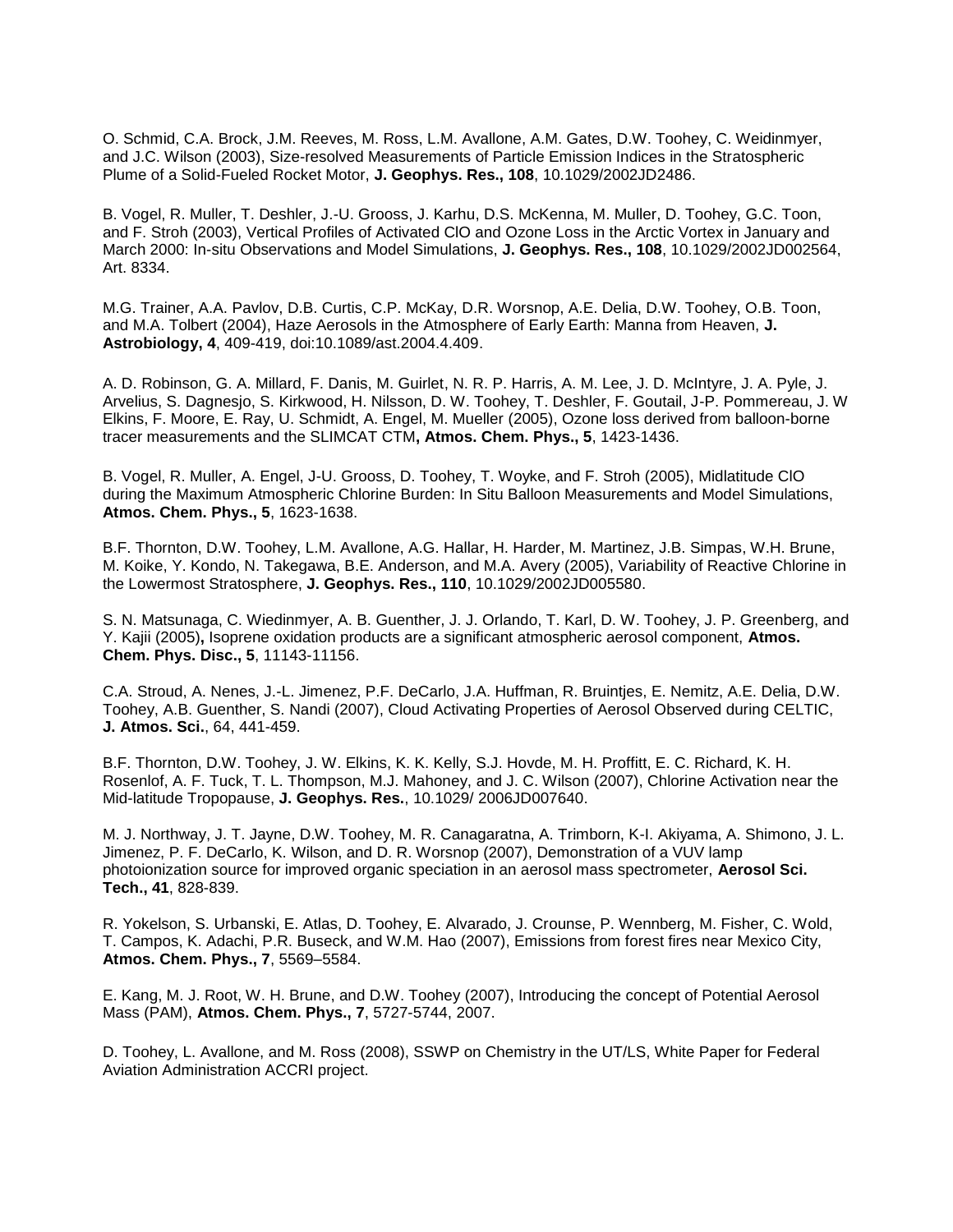G. Brasseur, et al. (2008), A Report on the Way Forward Based on the Review of Research Gaps and Priorities, Aviation Climate Change Research Initiative, Environmental Working Group of the U.S. NextGen Joint Planning Development Office, Federal Aviation Administration.

M. Ross, D. Toohey, M. Peinemann, and P. Ross (2009), Limits on the Space Launch Market Related to Stratospheric Ozone Depletion, Astropolitics, 7, 50-82, doi:10.1080/14777620902768867.

R. Yokelson, J. Crounse, P.F. DeCarlo, T. Karl, S. Urbanski, E. Atlas, T. Campos, A. Weinheimer, J. Halloway, P. Weibring, F. Flocke, Y. Shinozuka, V. Kapustin, T. Clarke, D. Toohey, P. Wennberg, C. Wiedinmyer, L. Mauldin, A. Fried, D. Richter, J. Walega, J.L. Jimenez, K. Adachi, P.R. Buseck, and R. Shetter (2009), Biomass Burning in the Yucatan, **Atmos. Phys. Chem.**, 9, 5785-5812.

D. Toohey, L. Avallone, and M. Ross (2009), Aviation and the Environment, Chapter 1, "Aviation-Climate Change Research Initiative (ACCRI) Subject Specific White Paper (SSWP) on UT/LS Chemistry and Transport SSWP #I", Nova Publishers, ISBN 978-1-60692-320-7, pp. 1-51.

M.J. Kurylo, B.-M. Sinnhuber, et al. (2009), The Role of Halogen Chemistry in Polar Stratospheric Ozone Depletion, Report from the June 2008 Cambridge, UK Workshop for an Initiative under the Stratospheric Processes and Their Role in Climate (SPARC) Project of the World Climate Research Programme.

J.S. Daniel, G.J.M. Velders, O. Morgenstern, D. Toohey, T. Wallington, D. Wuebbles, et al. (2010), *Chapter 5, Information and Options for Policymakers,* 2010 WMO Ozone Assessment*,* World Meteorological Organization, Geneva.

S.A. Montzka, S. Reimann, et al. (2010), *Chapter 1, Ozone-Depleting Substances (ODSs) and Related Chemicals*, 2010 WMO Ozone Assessment, World Meteorological Organization, Geneva.

D. Toohey, J. McConnell, L. Avallone, and W. Evans (2010) Aviation and Chemistry and Transport Processes in the Upper Troposphere and Lower Stratosphere, **Bull. Am. Met. Soc.**, DOI: 10.1175/2009BAMS2841.

M. Ross, M. Mills, and D. Toohey, Potential Climate Impact of Black Carbon Emitted by Rockets (2010), **Geophys. Res. Lett.**, doi:10.1029/2010GL044548.

E. Kang, D. W. Toohey, and W.H. Brune (2011), Dependence of SOA Oxidation on Organic Aerosol Mass Concentration and OH Exposure: Experimental PAM Chamber Studies, **Atmos. Chem. Phys., 11**, 1837- 1852, doi:10.5194/acp-11-1837-2011.

R.J. Yokelson, I.R. Burling, S.P. Urbanski, E.L. Atlas, K. Adachi, P.R. Buseck, C. Wiedinmyer, S. K, Akagi, D.W. Toohey, C. E. Wold (2011), Trace gas and particle emissions from open biomass burning in Mexico, **Atmos. Chem. Phys., 11**, 6787-6808, doi:10.5194/acp-11-6787-2011.

D. Noone, J. Galewsky, Z. Sharp, J. Worden, J. Barnes, D. Baer, A. Bailey, D. Brown, L. Christensen, E. Crosson, F. Dong, J. Hurley, L. Johnson, M. Strong, D. Toohey, A. Van Pelt, J. Wright (2011), Synoptic and diurnal influences on water vapor isotopic composition and air mass mixing in the subtropical troposphere from continuous measurements at the Mauna Loa Observatory, **J. Geophys. Res.**, **116**, D22113, doi:10.1029/2011JD015773.

J.P.D. Abbatt, J. L. Thomas, K. Abrahamsson, C. Boxe, A. Granfors, A. E. Jones, M. D. King, A. Saiz-Lopez, P. B. Shepson, J. Sodeau, D. W. Toohey, C. Toubin, R. von Glasow, S. N. Wren, and X. Yang (2012), *Halogen Activation via Interactions with Environmental Ice and Snow*, **Atmos. Chem. Phys.**, **12**, 6237-6271, doi:10.5194/acp-12-6237-2012.

C.H. Twohy, J.A. Anderson, D.W. Toohey, M. Andrejczuk, A. Adam, M. Lytle, R.C. George, R. Wood, P. Saide, S. Spak, P.D. Zuidema, and D. Leon (2013), *Impacts of aerosol particles on the microphysical and radiative properties of stratocumulus clouds over the southeast Pacific*, **Atmos. Chem. Phys.**, **13**, 2541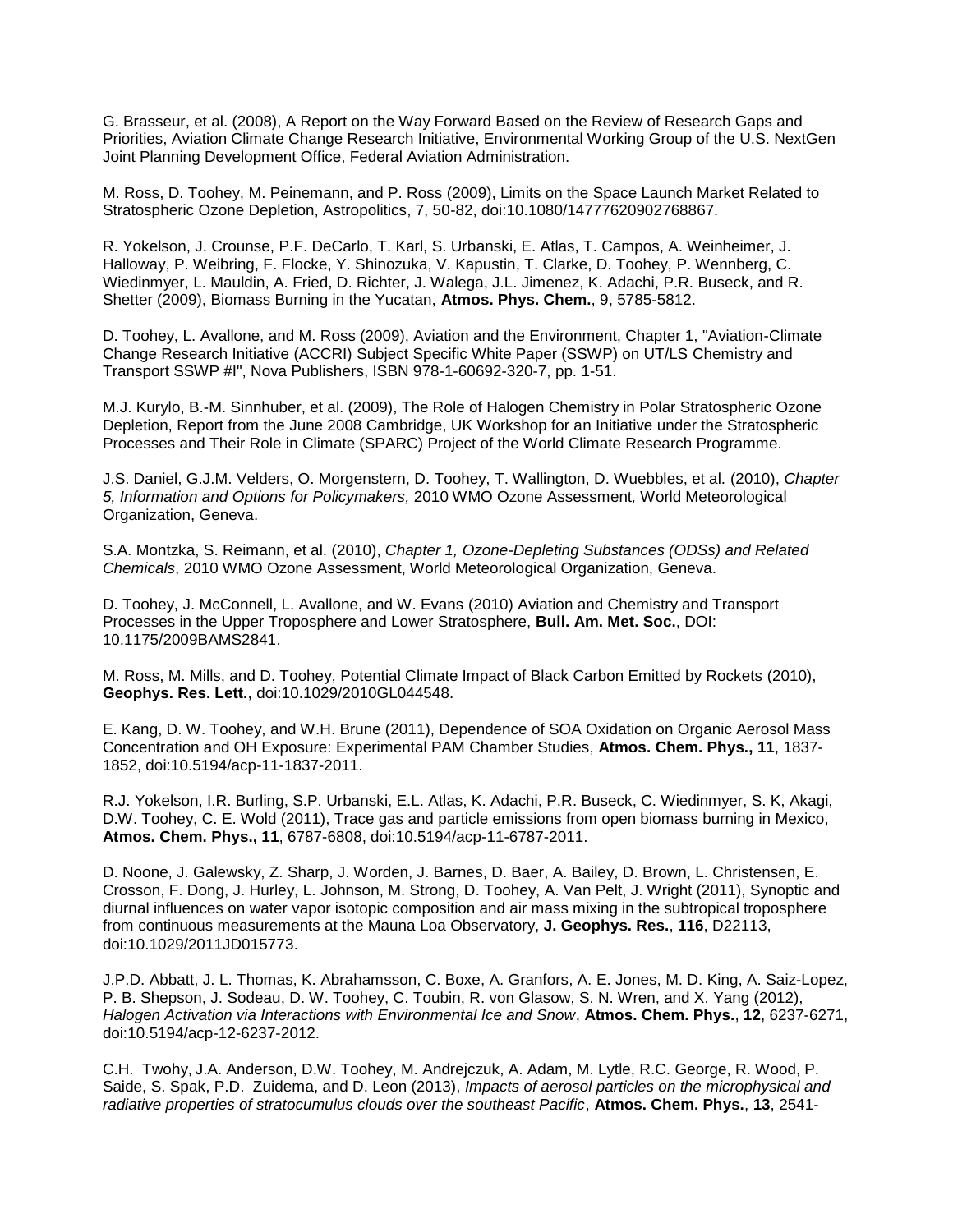2562, doi:10.5194/acp-13-2541-2013.

P. L. Hayes, et al. (2013)*, Aerosol Composition and Sources in Los Angeles During the 2010 CalNex Campaign,* **J. Geophys. Res.**, **118**, 9233–9257, doi:10.1002/jgrd.50530.

A. Bailey, D. Toohey, and D. Noone (2013), *Constraining Vertical Exchange of Moisture between the Hawaii Convective Boundary Layer and Free Troposphere using Stable Stable Isotopes in Water*, **J. Geophys. Res.**, **118**, 8208–8221, doi:10.1002/jgrd.50639.

D. Toohey (2014), *My Year as a Jefferson Science Fellow*, EOS Transactions of the American Geophysical Union, 95(2), 15, doi:10.1002/2014EO020003.

S. Dorsi, L. Kalnajs, D. Toohey, and L. Avallone (2014), *A Fiber-Coupled Laser Hygrometer for Airborne Total Water Measurements*, **Atmos. Meas. Tech, 7**, 215-223, doi:10.5194/amt-7-215-2014.

J.L. Stith, L. Avallone, A. Bansemer, B. Basarab, S.W. Dorsi, B. Fuchs, R.P. Lawson, D.C. Rogers, S. Rutledge, and D.W. Toohey (2014), *Ice particles in the upper anvil regions of mid-latitude continental thunderstorms: The case for frozen-drop aggregates*, **Atmos. Chem. Phys.**,**14**, 1973-1985, doi:10.5194/acp-14-1973-2014.

D. Toohey (2014), Stratospheric Chemistry and Composition: Halogens*, Encyclopedia of Atmospheric Sciences,* 2 Ed., Academic Press.

X.-M. Hu, J.D. Fuentes, D. Toohey, and D. Wang (2015), *Chemical processing within and above a loblolly pine forest in North Carolina, USA*, **J. Atmos. Chem.**, **72**, 235-259. doi:10.1007/s10874-013-9276-3

C.H. Twohy, G.R. McMeeking, P.J. DeMott, C.S. McCluskey, T.C.J. Hill, S.M. Burrows, G.R. Kulkarni, M. Tanarhte, D.N. Kafle, and D.W. Toohey (2016), *Abundance of fluorescent biological aerosol particles at temperatures conducive to the formation of mixed-phase and cirrus clouds,* **Atmos. Phys. Chem.**, **16**, 8205- 8225. doi:10.5194/acp-16-112

A. Mukherjee and D. Toohey (2016), *A study of aerosol properties based on observations of particulate matter from the U.S. Embassy in Beijing, China*, **Earth's Future**, 4:381-395. doi:10.1002/2016EF000367

S.L. Miller, N.A. Facciola, D.W. Toohey, and Zhai, J. (2017), *Size and Speciation of Ultrafine and Fine Particulate Matter inside and Outside of Mechanically Ventilated Buildings,* **Int. J. Enviro. Res. Pub. Health**, **14**, 128. doi:10.3390/ijerph14020128

B.B. Stephens, Long, M.C., Keeling, R.F., et al. (2018)*, The O2/N<sup>2</sup> Ratio and CO<sup>2</sup> Airborne Southern Ocean (ORCAS) Study,* **Bull. Am. Met. Soc.**, **99(**2), 381-402. [doi:10.1175/BAMS-D-16-0206.1](https://doi.org/10.1175/BAMS-D-16-0206.1)

M. Ross and D. Toohey (2019), *The Coming Surge in Rocket Emissions,* **EOS Transactions of the American Geophysical Union**, doi:10.1029/2019EO133493.

S. Hartery, D. Toohey, L. Revell, K. Sellegri, P. Kuma, M. Harvey, and A. McDonald (2020), Constraining the *Surface Flux of Sea Spray Particles from the Southern Ocean*, **J. Geophys. Res.**, in press. doi.org/10.1029/2019JD032026

J. Yang, Z. Wang, A.J. Heymsfield, P.J. DeMott, C.H. Twohy, K.J. Suski, and D.W. Toohey (2020) *High Ice Concentration Observed in Tropical Maritime Stratiform Mixed-Phase Clouds with Top Temperatures Warmer than -8 C*, **Atmos. Research**. 233:104719 Article number 104719 Mar 2020, doi:10.1016/j.atmosres.2019.104719.

Y. Wang, G.M. McFarquhar, R.M. Rauber, C. Zhao, W. Wu, J.A. Finlon, D.M. Stechman, J. Stith, J.B. Jensen, M. Schnaiter, E. Järvinen, F. Waitz, J. Vivekanandan, M. Dixon, B. Rainwater, and D.W. Toohey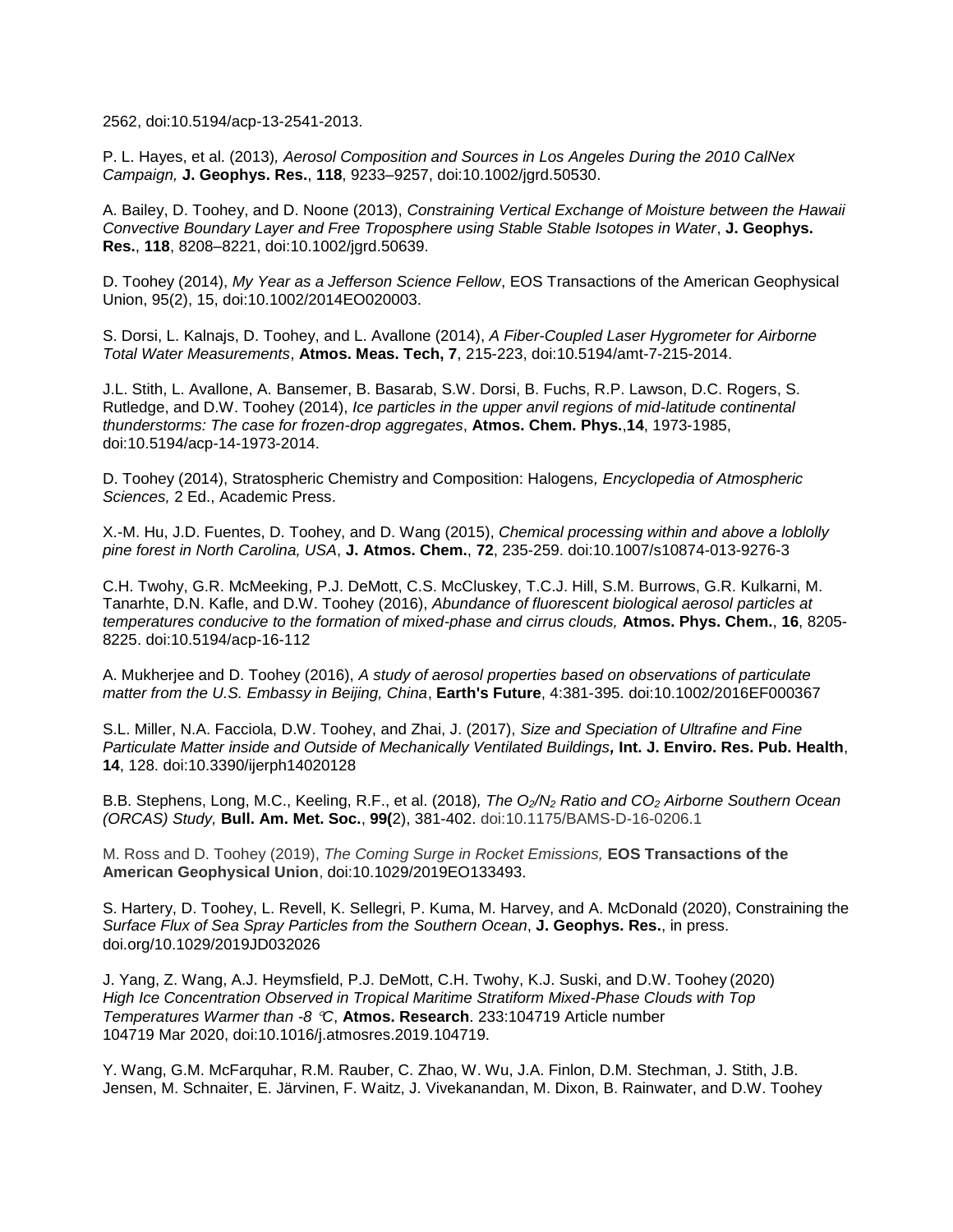(2020), *Microphysical Properties of Generating Cells over the Southern Ocean: Results from SOCRATES***, J. Geophys. Res.: Atmos**, **125**, e2019JD032237. https://doi.org/10.1029/2019JD032237

G. Saliba, K.J. Sanchez, L.M. Russell, C.H. Twohy, G.C. Roberts, S. Lewis, J. Dedrick, C.S. McCluskey, K. Moore, P.J. DeMott & D.W. Toohey (2020), *Organic Composition of Three Different Size Ranges of Aerosol Particles over the Southern Ocean*, **Aerosol Sci. Tech.** in press. doi: [10.1080/02786826.2020.1845296](https://doi.org/10.1080/02786826.2020.1845296)

G.M. McFarquhar, C. Bretherton, R. Marchand, R., A. Protat, P.J. DeMott, S.P. Alexander, G.C. Roberts, C.H. Twohy, D. Toohey, S. Siems, Y. Huang, R. Wood, R.M. Rauber, S. Lasher-Trapp, J. Jensen, J. Stith, J. Mace, J. Um, E. Järvinen, M. Schnaiter, A. Gettelman, K.J. Sanchez, C.S. McCluskey, L.M. Russell, I.L. McCoy, R. Atlas, C.G. Bardeen, K.A. Moore, T.C.J. Hill, R.S. Humphries, M.D. Keywood, Z. Ristovski, L. Cravigan, R. Schofield, C. Fairall, M.D. Mallet, S.M. Kreidenweis, B. Rainwater, J.D'Alessandro, Y. Wang, W. Wu, G.Saliba, E.J.T. Levin, S. Ding, F. Lang, S.C.H. Truong, C.Wolff, J. Haggerty, M.J. Harvey, A. Klekociuk and A. McDonald (2020), *Observations of clouds, aerosols, precipitation, and surface radiation over the Southern Ocean: An overview of CAPRICORN, MARCUS, MICRE and SOCRATES*, **Bull. Amer. Met.Soc.**, in press.

C.H. Twohy, P.J. DeMott, L.M. Russell, D.W. Toohey, B. Rainwater, R. Geiss, K.J. Sanchez, S. Lewis, G. Roberts, R.S. Humphries, C.S. McCluskey, K.A. Moore, P.W. Selleck, M.D. Keywood, J.P. Ward, I.M. McRobert (2020), *Cloud-Nucleating Particles over the Southern Ocean in a Changing Climate*, **Earth's Future**, submitted.

I.L. McCoy, C.S. Bretherton, R. Wood, C.H. Twohy, A. Gettelman, C.G. Bardeen, and D.W. Toohey (2020), *Recent Particle Formation and Aerosol Variability Near Southern Ocean Low Clouds*, **J. Geophys. Res.: Atmos.**, submitted. https://doi.org/10.1002/essoar.10503719.1

K.R. Barry, T.C.J. Hill, E.J.T. Levin, C.H. Twohy, K.A. Moore, Z.D. Weller, D.W. Toohey, M. Reeves, T. Campos, R. Geiss, E.V. Fischer, S.M. Kreidenweis, and P.J. DeMott (2020), *Observations of Ice Nucleating Particles in the Free Troposphere from Western U.S. Wildfires*, **J. Geophys. Res.: Atmos.**, submitted.

## **Invited Talks since 2010**

(86 from 1986 to 2009)

*Using Rockets to Engineer Climate without Harming the Ozone Layer*, The Academy for Lifelong Learning, Denver, CO, Mar. 3, 2010.

*Climate Change in a Bottle*, CU Science Wizards, University of Colorado, Dec. 4, 2010.

*The Canary in the Coalmine: Why the Stratosphere is Still Relevant*, Invited Seminar, University of Maryland, April 6, 2012.

*Energy, Green Growth, and APEC*, Invited lecture, Osgood Center for International Studies, April 2012. *The Canary in the Coalmine: Why the Stratosphere is Still Relevant*, Invited Lecture, U.S. Department of State, April 24, 2012 (video and transcript available at http://www.state.gov/e/stas/series/193969.htm)

*Saving the Earth's Ozone Layer: The (W)hole Story*, Invited talk, The Royal Geographic Society of Hong Kong, August 3, 2012, Hong Kong.

*In Situ Measurements of Aerosols and Trace Gases*, Invited Talk, The Civic Exchange, Hong Kong, August 3, 2012

*Energy, Air Pollution, Policy, and the Asia-Pacific Economic Cooperation*, Invited talk for private sector representatives, U.S. Consulate General, Hong Kong, August 3, 2012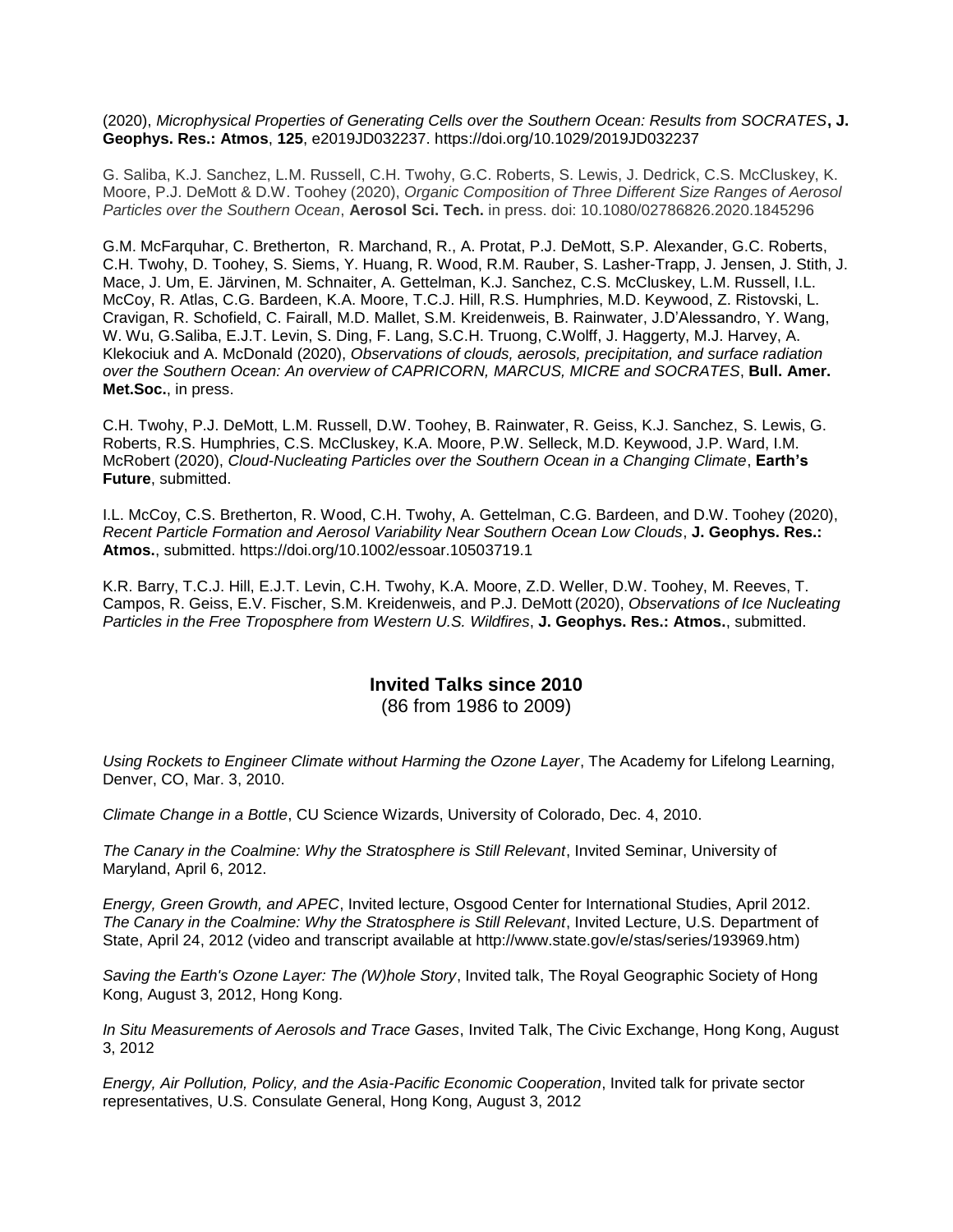*Serving as a Science Fellow in the U.S. Department of State*, invited panelist, 2012-2013 Jefferson Science Fellow Orientation, National Academy of Sciences, Washington DC, August 20, 2012.

*Context and Goals for the Workshop*, Invited talk, APEC Workshop on Climate Change Adaptation in the Asia-Pacific: Observations and Modeling Tools for Better Planning, APEC/U.S. Department of State/ USAID, Singapore, August 23, 2012

*Global Warming, Climate Change, and the Golden Age of Facts*, Invited Lecture, U.S. Department of State, September 12, 2012.

*Climate Change, Energy, and Economic Cooperation in the Asia-Pacific*, Invited Seminar, Dept. of Meteorology, Penn State University, October 24, 2012.

*Short-lived Climate Forcers: How They Get into the Atmosphere, Where They End Up, & What the Government is Doing to Get Rid of Them*, Lecture for the "CU Science at the Cutting Edge" series, The Academy for Lifelong Learning, Denver, November 6, 2012.

*Understanding Climate Change and the Redistribution of Heat, Winds, Water, and Worries*, Invited Talk, U.S. Center, UN Framework Convention on Climate Change (UNFCCC) Conference of the Parties (COP18) in Doha, Qatar, November 28, 2012. Webcast with 4000 participants (video available at http://www.ustream.tv/recorded/27347154)

*The Montreal Protocol: The Gift that Keeps on Giving*, Invited Talk, American Geophysical Union Fall Meeting, San Francisco CA, December 5, 2012 (presented on behalf of Daniel Reifsnyder, U.S. Department of State)

*Climate Change, Energy, and Open Governance: My Year as an Economic Policy Analyst at the State Department,* Café Scientifique, Boulder, CO, July 9, 2013

*Exploring Measurements of Aerosols, Cloud Water Contents, and Stable Isotopes in Water*, National Science Foundation, Arlington, VA, September 4, 2015.

*My Year as a Jefferson Science Fellow*, ATOC Forum, University of Colorado, Boulder, Friday, October 2, 2015.

*Measurements to Unlock Mysteries of Atmospheric Clouds and Aerosols*, Department of Physics and Chemistry, University of Canterbury, New Zealand, October 26, 2018.

*Overview of CVI UHSAS Observations during SOCRATES*, Southern Ocean Science Meeting, National Center for Atmospheric Research (NCAR), Boulder, CO, November 28, 2018.

D. Toohey (w/B. Rainwater, and C. Twohy), *Sub-Micron Particles In and Out of Clouds from the NCAR GV CVI Inlet*, Southern Ocean Atmospheric Research Workshop, Hobart, Australia, November 19, 2019.

D. Toohey, *You Say You Want a (Data) Revolution?*, VerdeXchange 2020, Los Angeles, CA, January 27. 2020.

#### **Meeting Presentations since 2018** (173 from 1981-2017)

P. DeMott, C. McCluskey, K. Moore, A. Rauker, T. Hill, E. Levin, C. Twohy, D. Toohey, B. Rainwater, J. Stith, G. McFarquhar, R. Marchand, C. Bretherton, R. Wood, , Y. Huang, , S. Siems, M. University, S. Alexander, A. Gettelman, Alain Protat, R. Humphries, J. Ward, , M. Keywood, S. Kreidenweis, *Spatial and*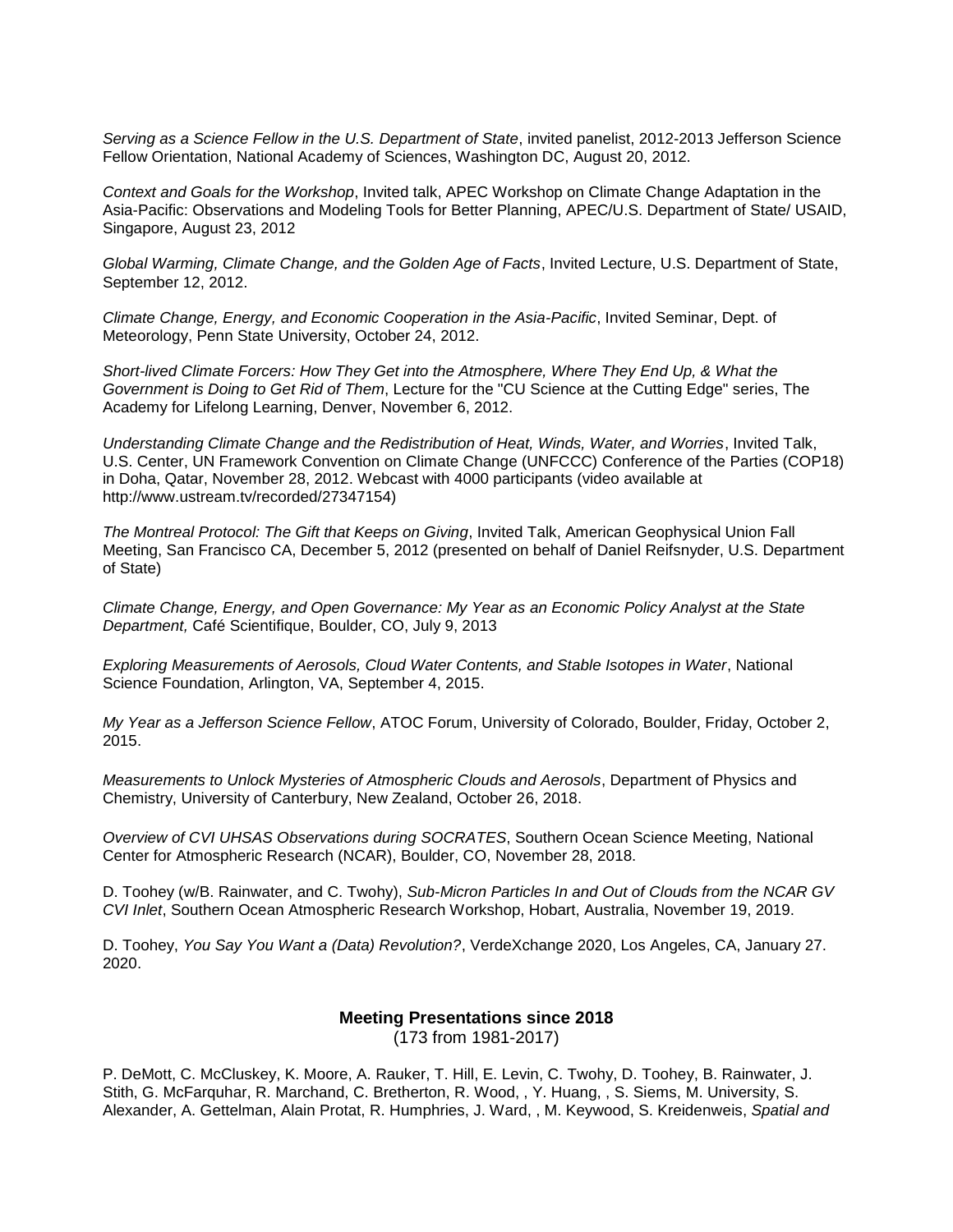*Temporal Distributions of Ice Nucleating Particles over the Southern Oceans*, American Geophysical Union Fall Meeting, Washington, DC, December 10-14, 2018.

B. Rainwater, D. Toohey, C. Twohy, J. Jensen, J. Reeves, S. Beaton, *Evaluation of measurement bias of cloud water probes under icing conditions in the southern hemisphere during SOCRATES*, American Geophysical Union Fall Meeting, Washington, DC, December 10-14, 2018.

E. Fischer, J. Collett, A. Sullivan, P. DeMott, S. van den Heever, R. Schumacher, S. Murphy, J. Thornton, L. Hu, F. Flocke, D. Toohey, C. Twohy, S. Kreidenweis, and D. Farmer, *Leveraging the Data and Network of the Western Wildfire Experiment for Cloud Chemistry, Aerosol Absorption and Nitrogen (WE-CAN)*, American Geophysical Union Fall Meeting, Washington, DC, December 10-14, 2018.

E. Fischer, J. Collett, A. Sullivan, P. DeMott, S. van den Heever, R. Schumacher, S. Murphy, J. Thornton, L. Hu, F. Flocke, D. Toohey, C. Twohy, S. Kreidenweis, and D. Farmer, *Overview of the Western Wildfire Experiment for Cloud Chemistry, Aerosol Absorption and Nitrogen (WE-CAN)*, Geophysical Union Fall Meeting, Washington, DC, December 10-14, 2018.

G. McFarquhar, C. Bretherton, R. Marchand, A. Protat, P. DeMott, S. Alexander, S. Rintoul, G. Roberts, C. Twohy, D. Toohey, S. Siems, Y. Huang, R., Wood, R. Rauber, S. Lasher-Trapp, J. Jensen, J. Stith, G. Mace, J. Um, E. Järvinen, M. Schnaiter, A. Gettelman, K. Sanchez, C. McCluskey, I. McCoy, K. Moore, T. Hill, and B. Rainwater, *Airborne, ship- and ground-based observations of clouds, aerosols and precipitation from recent field projects over the Southern Ocean*, American Geophysical Union Fall Meeting, Washington, DC, December 10-14, 2018.

G. McFarquhar, C. Bretherton, R. T. Marchand, P. J. DeMott, S. P. Alexander, A. Protat, G. Roberts, C. H. Twohy, D. W. Toohey, S. Siems, Y. Huang, R. Wood, R. M. Rauber, S. Lasher-Trapp, J. B. Jensen, J. Stith, J. Mace, J. Um, E. Jaervinen, M. Schnaiter, A. Gettelman, K. J. Sanchez, C. S. McCluskey, I. L. McCoy, K. A. Moore, T. C. J. Hill, and B. Rainwater, *New Unique Observations of Clouds, Aerosols and Precipitation over the Southern Ocean: An Overview of SOCRATES and MARCUS*, 15th Conference on Cloud Physics 15th Conference on Atmospheric Radiation, Vancouver, CA, 9-13 July, 2018.

J. Um, G. M. McFarquhar, P. J. DeMott, G. Roberts, C. H. Twohy, M. Schnaiter, E. Järvinen, K. J. Sanchez, D. W. Toohey, C. H. Jung, T. C. J. Hill, C. S. McCluskey, and K. A. Moore, *Dependence of Vertical Variability of Microphysical Properties of Southern Ocean Stratus Clouds on Environmental Conditions Observed during the SOCRATES Field Campaign: Preliminary Results*, 15th Conference on Cloud Physics 15th Conference on Atmospheric Radiation, Vancouver, CA, 9-13 July, 2018.

J.L. Stith, J. B. Jensen, G. McFarquhar, S. Ellis, W. C. Lee, C. H. Twohy, D. W. Toohey, B. Rainwater, E. Järvinen, and M. Schnaiter, *Observations of Icing Conditions in Southern Ocean Clouds during SOCRATES*, 15th Conference on Cloud Physics 15th Conference on Atmospheric Radiation, Vancouver, CA, 9-13 July, 2018.

I.L. McCoy, C. Bretherton, R. Wood, C. H. Twohy, K. J. Sanchez, D. W. Toohey, and G. Roberts, Cloud-Aerosol Interactions and Aerosol Variability Near Southern Ocean Low Clouds, *15th Conference on Cloud Physics 15th Conference on Atmospheric Radiation*, Vancouver, CA, 9-13 July, 2018.

B. Rainwater and D. Toohey, *Overview of CLH-2 Observations of Condensed Water Contents during SOCRATES*, Southern Ocean Science Meeting, National Center for Atmospheric Research (NCAR), Boulder, CO, 27-29 November, 2018.

C. Twohy, B. Rainwater, and D. Toohey*, Overview of CVI Cloud Droplet Residuals Observations during SOCRATES*, Southern Ocean Science Meeting, National Center for Atmospheric Research (NCAR), Boulder, CO, 27-29 November, 2018.

C. Twohy, D. Toohey, P. DeMott, B. Rainwater, L. Russell, S. Lewis, R. Geiss, C. McCluskey, T. Hill, G. McFarquhar, C. Bretherton, R. Wood, G. Roberts, K. Sanchez, C. Wolff, and P. Romashkin, *Measurements*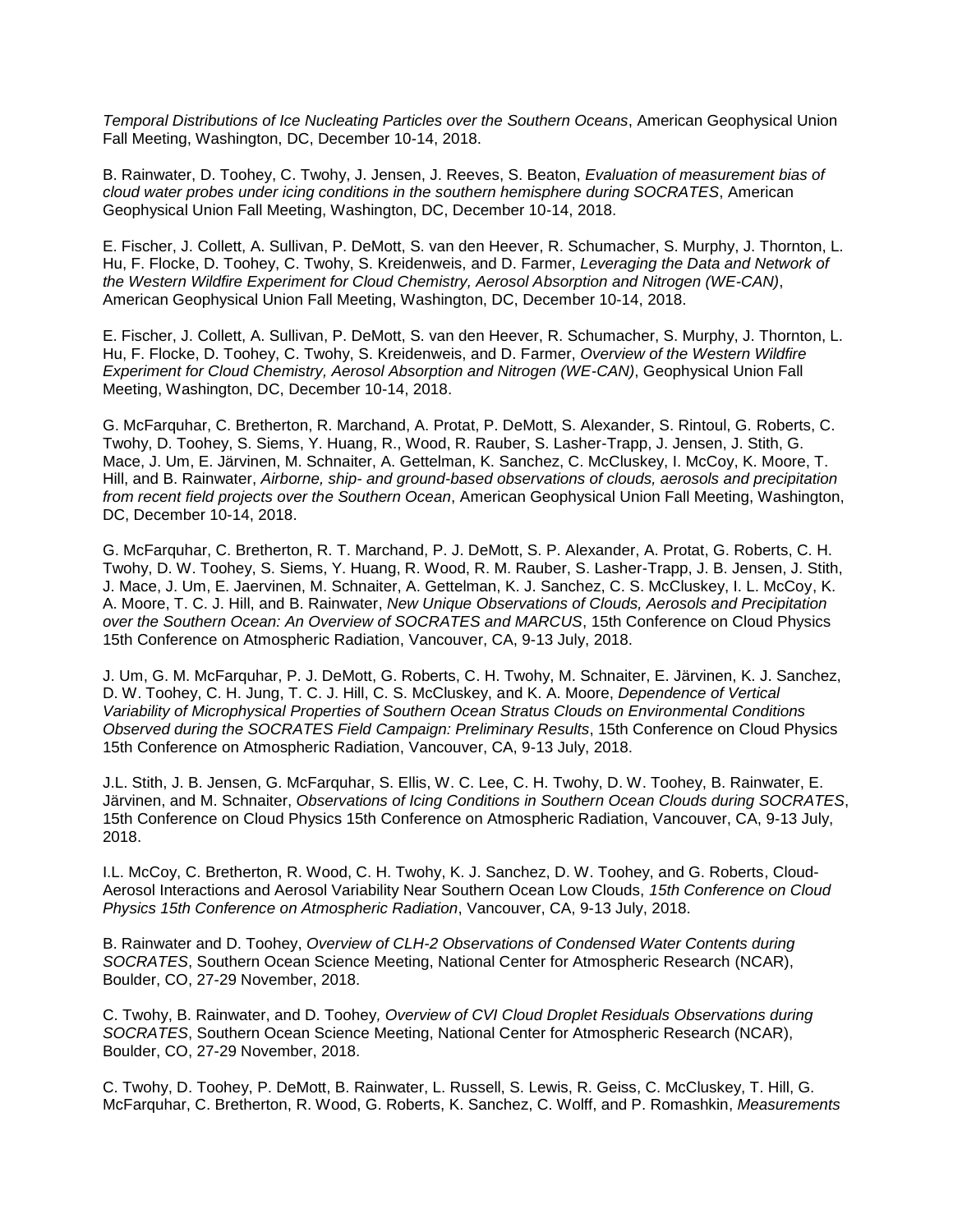*of Aerosol Particle and Cloud Properties over the Southern Ocean*, AMS 99th Annual Meeting, Phoenix, AZ, 6-10 January, 2019.

P. DeMott. K. Moore. C. McCluskey A. Rauker, T. Hill E. Levin, C. Twohy. D. Toohey .B. Rainwater, J. Stith, G. McFarquhar, R. Marchand, C. Bretherton, R. Wood S. Alexander, A. Protat, A. Gettelman, Y. Huang, S. Siems, R. Humphries, J. Ward, M. Keywood, J. Mace, S. Kreidenweis, *Ice Nucleating Particles and Their Impacts on Clouds over the Southern Oceans*, AMS 99th Annual Meeting, Phoenix, AZ, 6-10 January, 2019.

B. Rainwater, A. Bailey, L. Christensen, R. Herman, D. Toohey, *Characterization of a New Laser Isotopologue Hygrometer for Measurements of Isotopes in Cloud Water*, AMS 99th Annual Meeting, Phoenix, AZ, 6-10 January, 2019.

E. Fischer, J. Collett, A. Sullivan, P. DeMott, S. Heever, R. Schumacher, S. Murphy, J. Thornton, L. Hu, F. Flocke, D. Toohey, C. Twohy, S. Kreidenweis. D. Farmer, *Introduction to the Western Wildfire Experiment for Cloud Chemistry, Aerosol Absorption and Nitrogen (WE-CAN)*, AMS 99th Annual Meeting, Phoenix, AZ, 6-10 January, 2019.

K. Barry, E. Levin, T. Hill, K. Moore, D. Toohey, S. Kreidenweis, E. Fischer, P. DeMott, *Ice Nucleating Particle Production from Wildfires*, AMS 99th Annual Meeting, Phoenix, AZ, 6-10 January, 2019.

G. McFarquhar, C. Bretherton, R. Marchand, A. Protat, P. DeMott, S. Alexander, S. Rintoul, G. Roberts, C. Twohy, D. Toohey, S. Siems, Y. Huang, R. Wood, R. Rauber, S. Lasher-Trapp, J. Jensen, J. Stith, J. Mace, J. UM, E. Järvinen, M. Schnaiter, A. Gettelman, K. Sanchez, C. McClusky, I. McCoy, K. Moore, T. Hill, B. Rainwater, *Airborne, Ship-, and Ground-Based Observations of Clouds, Aerosols, and Precipitation from Recent Field Projects over the Southern Ocean*, AMS 99th Annual Meeting, Phoenix, AZ, 6-10 January, 2019.

C.F. Lee, N. Kille, K.J. Zarzana, B.J. Howard, T. Campos, D.W. Toohey, J. Snider, L. Oolman, E. Fischer, and R. Volkamer, *The CU airborne SOF instrument: Spectral retrieval and data validation for the 2018 BB-FLUX campaign*, poster presentation AMS 99th Annual Meeting, Phoenix, AZ, 6-10 January, 2019.

D.W. Toohey, A.R. Bailey, T. L. Campos, E. Fischer, F.M. Flocke, S. Redfern, J.M. Reeves, C.H. Twohy, and R.J. Yokelson, *A Comparison of PM<sup>1</sup> Emissions in Smoke Plumes from Aircraft UHSAS and CO<sup>2</sup> Measurements During the WE-CAN and MILAGRO Campaigns*, American Geophysical Union Fall Meeting, San Francisco, 9-13 December, 2019.

C.S. McCluskey, A. Gettelman, C. Bardeen, E. Jarvinen, P.J. DeMott, T.C.J. Hill, C.H. Twohy, B.J. Rainwater, D.W. Toohey, S.M. Ellis, M.M. Hayman, J. Vivekanandan, J.B. Jensen, J.L. Stith, W. Wu, and G.M. McFarquhar, *Simulating Southern Ocean Mixed Phased Aerosol-Cloud interactions and Ice Microphysics with the NCAR Community Atmosphere Model*, American Geophysical Union Fall Meeting, San Francisco, 9-13 December, 2019.

K.R. Barry, T.C.J. Hill, E.J.T. Levin, K. Moore, C.H. Twohy, D.W. Toohey, R.S. Hornbrook, A.J. Hills, E.C. Apel, A. Jarnot, N.J. Blake, E.V. Fischer, S.M. Kreidenweis, and P.J. DeMott, *The Influence of Western United States Wildfires on Ice Nucleating Particle Concentrations*, American Geophysical Union Fall Meeting, San Francisco, 9-13 December, 2019.

P.J. DeMott, C.S. McCluskey, S.M. Burrows, K.R. Barry, E. Järvinen, K. Moore, T.C.J. Hill, E.J.T. Levin, J. Creamean, C.H. Twohy, D.W. Toohey, J.L. Stith, G.M. McFarquhar, W. Wu, A. Gettelman, J. Fan, S. Lasher-Trapp, X. Zhao, X. Liu, P. Lawson, A. Heymsfield, S.M. Kreidenweis, and Y. Lin, *Assessing the Roles of Primary and Secondary Ice Formation in Clouds Through Measurements and Modeling*, American Geophysical Union Fall Meeting, San Francisco, 9-13 December, 2019.

K. O'Dell, E.J.T. Levin, R.S. Hornbrook, E.C. Apel, N.J. Blake, A. Jarnot, J.V. Ortega, J.M. Reeves, D.W. Toohey, J.R. Pierce, and E.V. Fischer, *Hazardous Air Pollutants (HAPs) in fresh and aged western US wildfire smoke*, American Geophysical Union Fall Meeting, San Francisco, 9-13 December, 2019.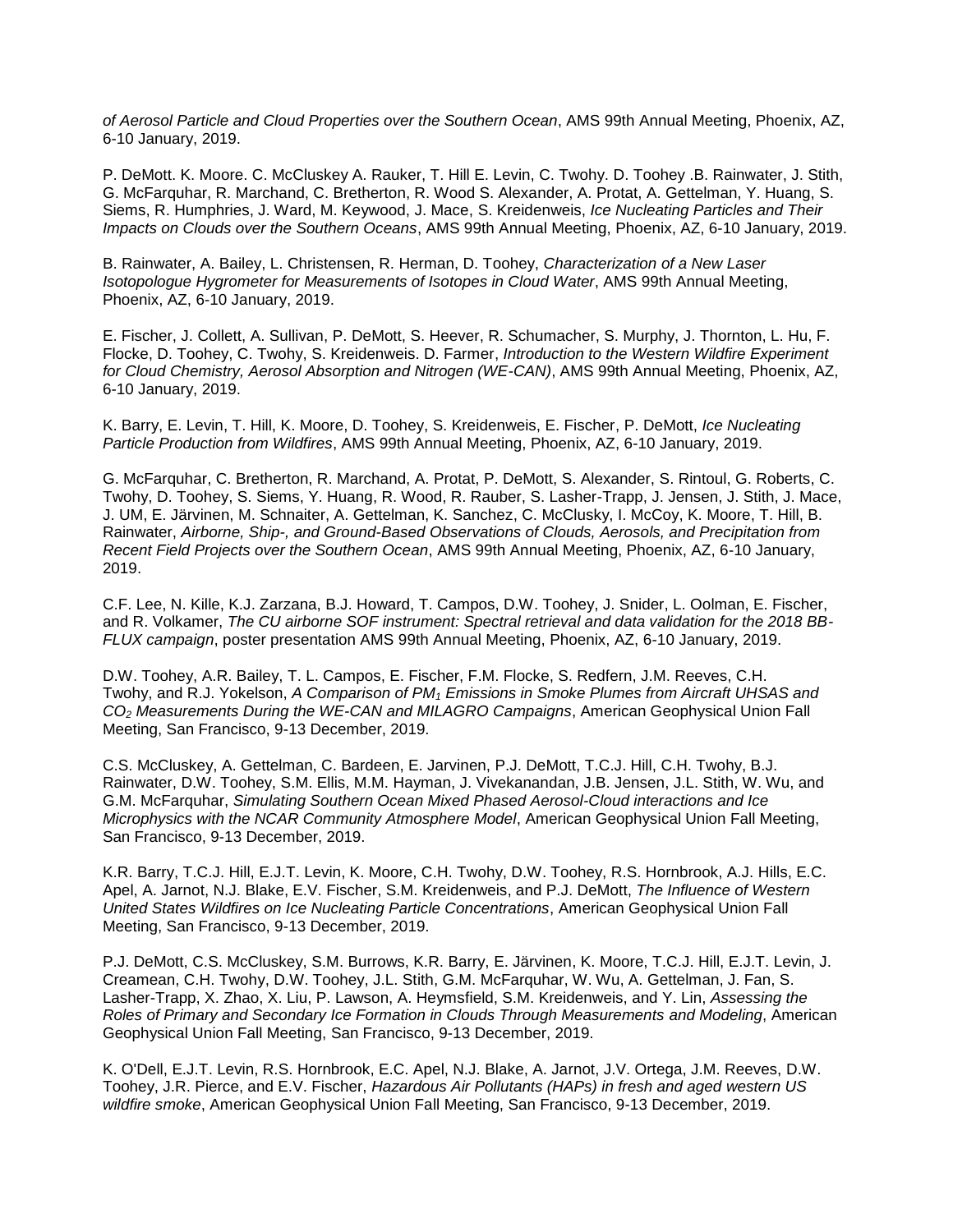S. Hartery, D. Toohey, L. Revell, K. Sellegri, P. Kuma, M. Harvey, A. McDonald, A., *Constraining parameterizations of sea spray aerosol flux in the Southern Ocean*, Deep South Challenge Conference, Auckland, New Zealand, 6-8 May, 2019.

P.J. DeMott, K.A. Moore, C.S. McCluskey, A.M. Rauker, T.C.J. Hill, E.J.T. Levin, J. Uetake, J.M. Creamean, C.H. Twohy, D. Toohey, B. Rainwater, J.L. Stith, G.M. McFarquhar, R. Marchand, C. Bretherton, R. Wood, S.P. Alexander, M. Schnaiter, E. Järvinen, A. Gettleman, Y. Huang, S. Siems, A. Protat, R.H. Humphries, J. Ward, M.D. Keywood, S.M. Kreidenweis, and the SOARS Science Teams, *Ice nucleating particle measurements and their implications during the Southern Ocean Atmospheric Research Studies (SOARS)*, European Aerosol Conference, EAC-2019, 25-30 August 2019, Gothenburg, Netherlands.

B. Rainwater, D. Toohey, C. Twohy, and J. Jensen*, Inlet Icing Inferred from Measurements of Total Condensed Water and Cloud Droplets from the NCAR GV*, Southern Ocean Atmospheric Research Workshop, Hobart, Australia, 19-21 November, 2019.

E, Levin, K. Barry, K. Moore, J. Ortega, L. Garofalo, M.A. Pothier, D. Toohey, M. Reeves, J. Lindaas, E. Emerson, D.K. Farmer, S. Kreidenweis, P. DeMott, E. Fischer, *Characterizing Aerosol Emissions from Wildfires in the Western US*, AAAR 37th Annual Conference, Portland, OR, 14-18 October, 2019.

P. Demott, K. Barry, E. Levin, K. Moore, T. Hill, C. Twohy, D. Toohey, A.P. Sullivan, S. Kreidenweis, E. Fischer, *Western US Wildfire Emissions of Ice Nucleating Particles*, AAAR 37th Annual Conference, Portland, OR, 14-18 October, 2019.

J. D'Allesandro,G. McFarquhar, (...) D. Toohey, (...) et al., *Spatial heterogeneity of liquid, ice and mixed phase low-level clouds over the Southern Ocean derived using SOCRATES in-situ observations*, Southern Ocean Atmospheric Research Workshop, Hobart, Australia, 19-21 November, 2019.

Y. Wang, G. McFarquhar, (...) D. Toohey, et al., *Microphysical Properties of Generating Cells and Supercooled Clouds over the Southern Ocean*, Southern Ocean Atmospheric Research Workshop, Hobart, Australia, 19-21 November, 2019.

L. Russell, (...), D. Toohey, et al., *Single Particle Organic Composition of Aerosol during SOCRATES by STXM-NEXAFS and Implications for Cloud Condensation Nuclei*, Southern Ocean Atmospheric Research Workshop, Hobart, Australia, 19-21 November, 2019.

P. Demott, (...), D. Toohey, et al., *Seasonal and latitudinal variation of INPs over the Southern Ocean, and their relation to bioaerosols*, Southern Ocean Atmospheric Research Workshop, Hobart, Australia, 19-21 November, 2019.

C. Twohy, (...), D. Toohey, et al., *Cloud-Nucleating Particles over the Southern Ocean in a Changing Climate*, Southern Ocean Atmospheric Research Workshop, Hobart, Australia, 19-21 November, 2019.

K. Moore, (...), D. Toohey, et al., *Ice nucleating particle characteristics over the Southern Ocean during SOCRATES and their relation to cloud ice formation*, Southern Ocean Atmospheric Research Workshop, Hobart, Australia, 19-21 November, 2019.

G.M. McFarquhar, C. Bretherton, R. Marchand, S.P. Alexander, P.J. DeMott, A. Protat, G. Roberts, C.H. Twohy, D.W. Toohey, S. Siems, Y. Huang, R. Wood, R.M. Rauber, J.B. Jensen, J.L. Stith, E. Jaervinen, M. Schnaiter, J. Mace, S. Lasher-Trapp, J. UM, A. Gettelman, K.J. Sanchez, C.S. McCluskey, K.A. Moore, T.C.J. Hill, B. Rainwater, and W. Wu, *Aerosol–Cloud–Precipitation Interactions in Mixed-Phase Clouds over the Southern Ocean: Results from Recent Field Campaigns*, American Meteorological Society 100th Annual Meeting, Boston, MA, 11-16 January, 2020.

C.H. Twohy, D.W. Toohey, P.J. DeMott, B. Rainwater, E.J.T. Levin, K.R. Barry, L.A. Garofalo, M.A. Pothier, D.K. Farmer, S.M. Kreidenweis, and E.V. Fischer, *Smoking Clouds over the Western United States: Impact*